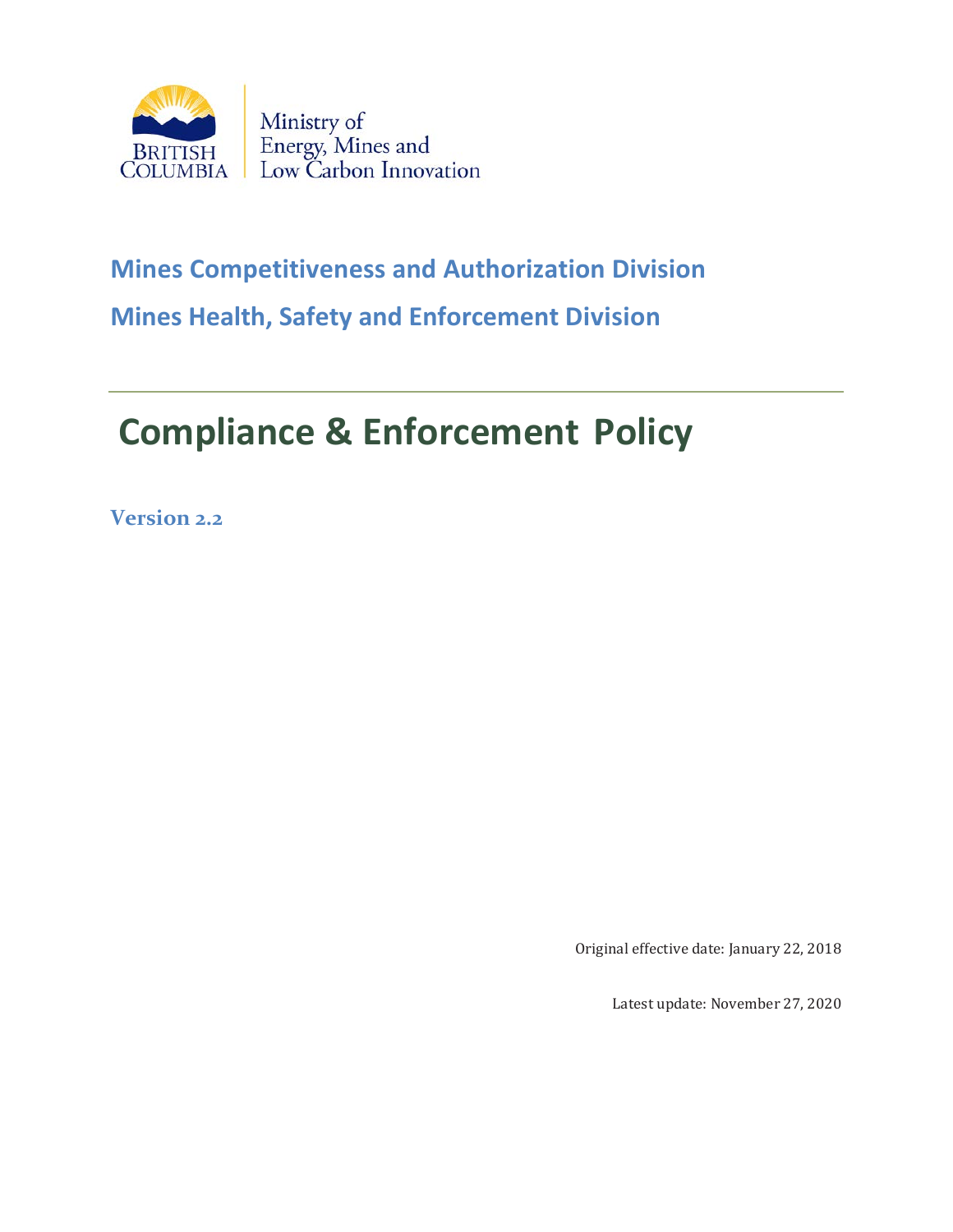

#### **APPROVED AMENDMENTS:**

| February 20, 2018 | Version 1.1 Updated to clarify use of advisories and warnings as an<br>enforcement tool                                                                                          |
|-------------------|----------------------------------------------------------------------------------------------------------------------------------------------------------------------------------|
| May 14, 2020      | Version 2.0 Updated to reflect organizational changes, to clarify compliance                                                                                                     |
|                   | tools, and revise the decision matrix                                                                                                                                            |
| July 24, 2020     | Version 2.1 Updated to reflect anticipated amendments to the Mines Act                                                                                                           |
| November 27, 2020 | Version 2.2 Updated to reference the Natural Resource Sector Compliance<br>Management Framework and to clarify roles related to escalated<br>enforcement. Updated Ministry name. |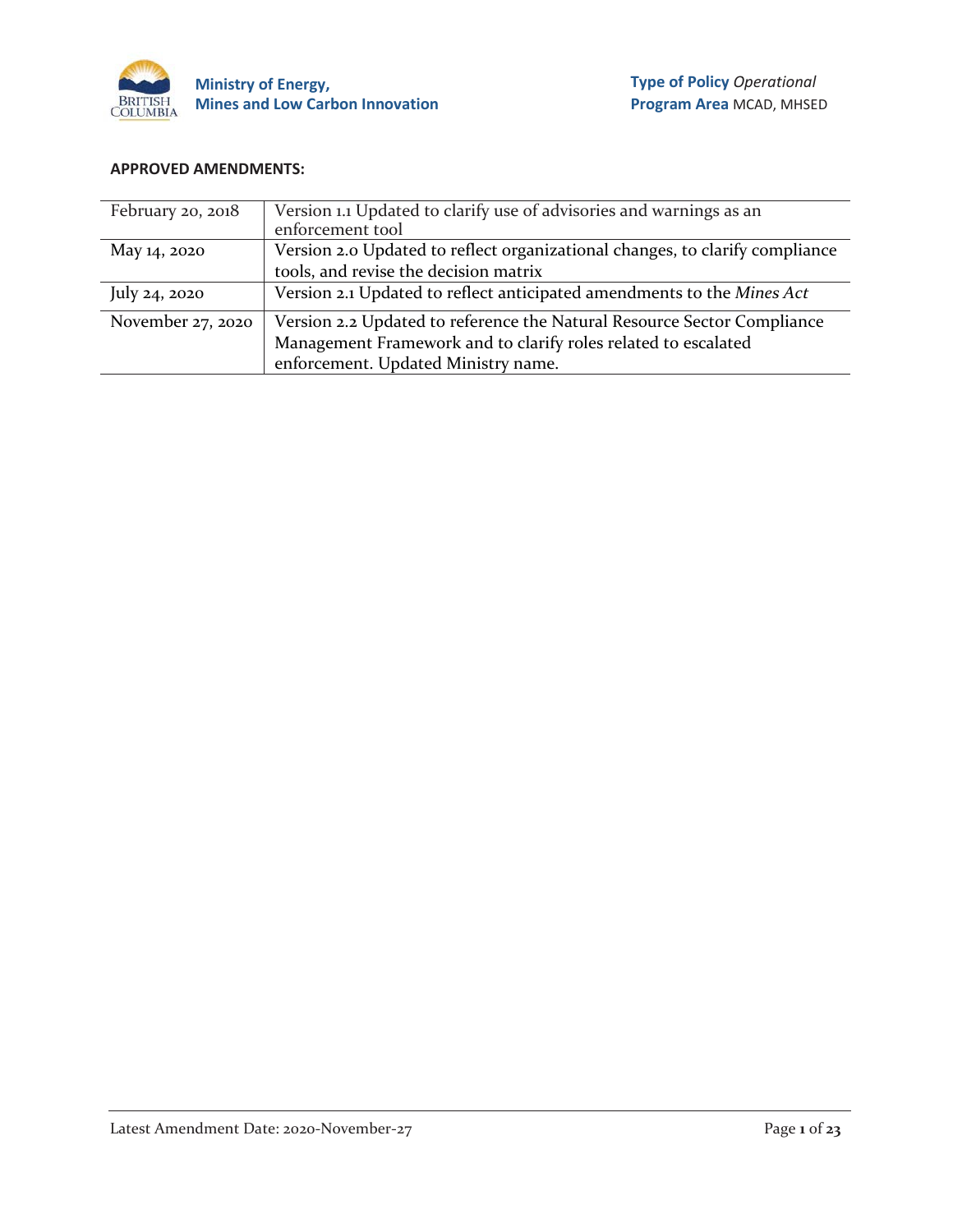

# **Name of Program or Business Area**

Mines Health Safety and Enforcement Division Mines Competitiveness and Authorizations Division

**Name of Policy** Compliance and Enforcement Policy (C&E Policy)

#### **Purpose**

The Natural Resource Agencies have adopted [a Compliance Management Framework](https://www2.gov.bc.ca/gov/content/environment/research-monitoring-reporting/reporting/environmental-enforcement-reporting/c-e-approach) (Framework) that outlines the collaborative approach taken to ensure compliance across the province. The variety of compliance and enforcement activities undertaken across the natural resource sector is wide ranging and diverse.

The Ministry of Energy, Mines and Low Carbon Innovation (EMLI)'s C&E Policy aligns with the Framework, and is intended to enhance compliance and enforcement consistency across the province by providing guidance to Inspectors of Mines and Titles Inspectors (collectively, "Inspectors") on the C&E tools available to them, and how those tools can be used as part of an escalating enforcement program. The C&E Policy will also establish common language for discussing C&E actions, both internally and externally. Through this enhanced consistency, the C&E Policy will provide transparency to proponents, stakeholders and the public.

#### **Scope**

The C&E Policy applies to:

- All EMLI staff engaged in mining C&E activities;
- Compliance verification and enforcement activities;
- Incidents of non-compliance with the *Mines Act* and regulations, the Health, Safety and Reclamation Code for Mines in British Columbia, permit conditions and orders; and
- Incidents of non-compliance with the *Mineral Tenure Act*, *Coal Act*, and regulations under these acts.

#### **Policy**

In addition to bringing EMLI's mining C&E approach and tools together in one document, the C&E Policy includes the Non-Compliance Decision Matrix. This risk-based tool is designed to assist Inspectors in the consistent selection of the most appropriate C&E tool(s) in response to potential or observed non-compliance.

Staff should consider this document and apply this guidance when implementing C&E tools. The C&E Policy does not restrict the discretion and autonomy exercised by staff as complex, atypical, or exigent circumstances will continue to arise. All staff must apply their professional expertise and judgement when performing their duties and be prepared to provide rationale for compliance actions.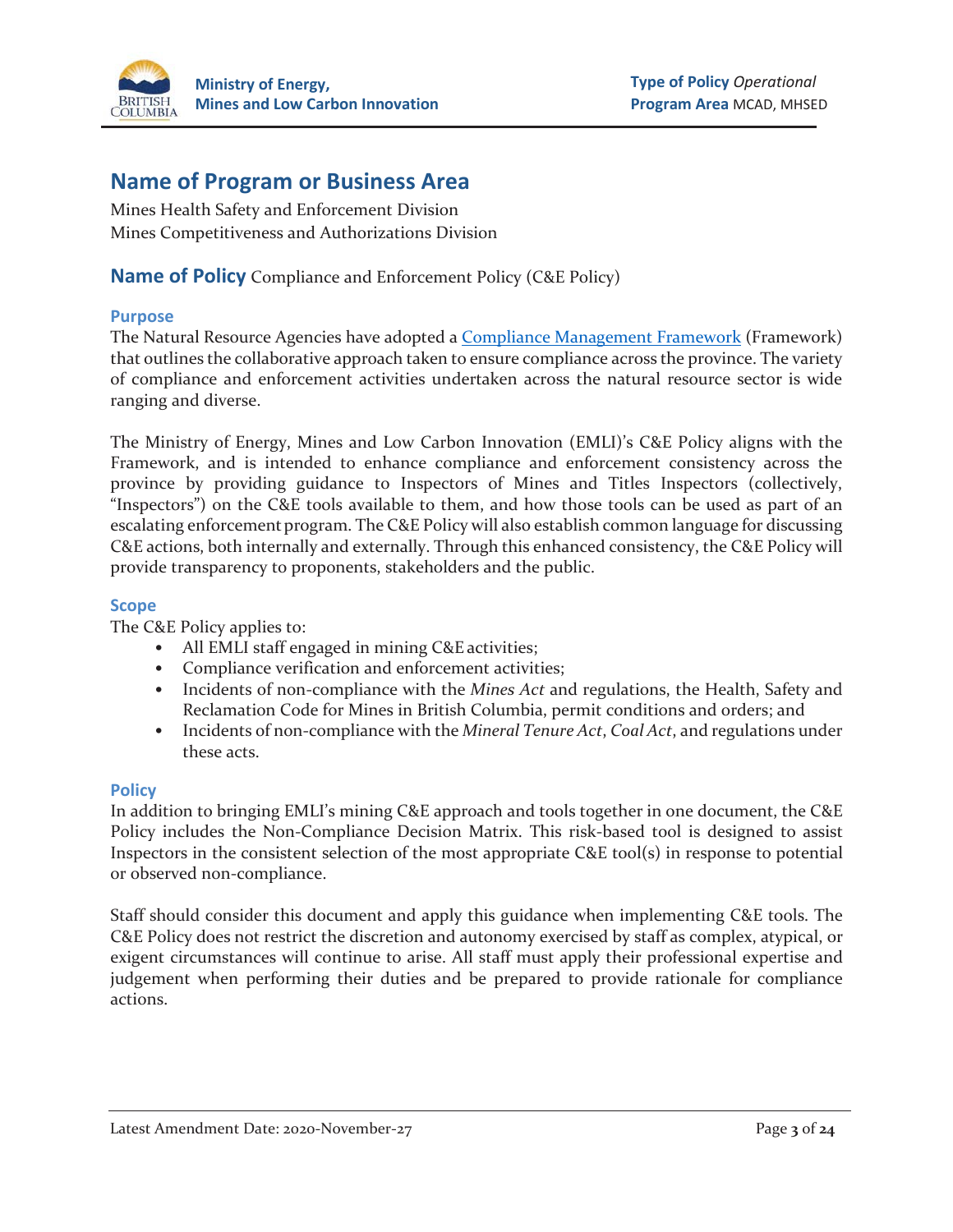

# **Chapter 1: C&E Context**

# **1. Purpose of this Chapter**

- 1. Establish Mission Statement and regulatory context of MCAD (Mines Competitiveness and Authorizations Division) and MHSED (Mines Health, Safety and Enforcement Division)
- 2. Emphasize MCAD and MHSED's commitment to achieving compliance in the mining industry

# **2. Mission Statement**

To provide fair, effective, transparent regulatory oversight of mining activities for the benefit of all British Columbians.

# **3. Introduction and regulatory context**

The *Mines Act* and regulations, Health, Safety and Reclamation Code for Mines in British Columbia (the Code), and *Mines Act* permits (collectively referred to as Regulatory Requirements) apply to all mines in British Columbia. The Ministry of Energy, Mines, and Low Carbon Innovation (EMLI)'s regulatory authority applies to all metal mines, including precious and base metal mines, coal mines, industrial mineral (e.g. silica, limestone) mines, mineral exploration projects, rock quarries, sand and gravel (aggregate) operations, and placer mines.

The purpose of the Code is to:

- Protect employees and all other persons from undue risks to their health and safety arising out of or in connection with activities at mines.
- Safeguard the public from risks arising out of or in connection with activities at mines.
- Protect and reclaim the land and watercourses affected by mining.
- Monitor the extraction of mineral and coal resources and ensure maximum extraction with a minimum of environmental disturbance, taking into account sound engineering Practice and prevailing economic conditions.

The *Mineral Tenure Act*, *Coal Act*, and regulations under these acts apply to free miners and recorded holders of mineral titles, coal licensees and lessees, and any other person operating on a mineral or coal title. EMLI's regulatory authority under these acts applies on all "mineral lands" and "coal lands".

EMLI's regulatory activities take place during all phases of the mining life cycle including exploration, development, construction, production, reclamation, closure, and post-closure. Regulatory oversight includes approving mining activities (including reclamation programs) through the issuance of permits under the *Mines Act* and the establishment of site-specific requirements (e.g. permit conditions). Regulatory oversight also includes compliance verification activities (e.g. compliance reviews and inspections) and enforcement activities (e.g. investigations).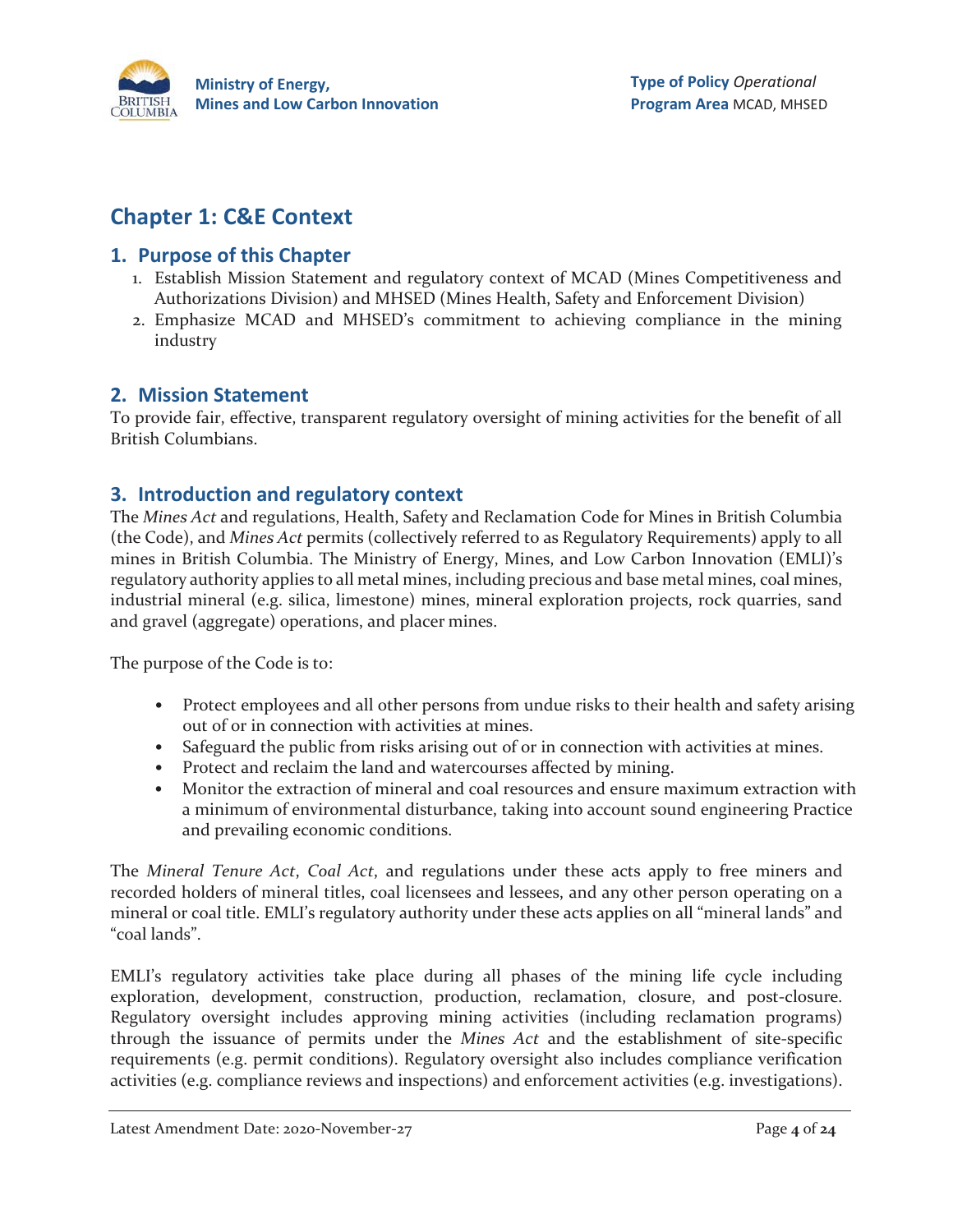

Within the broader EMLI mandate to regulate mining activities, Inspectors engage in a variety of C&E activities to ensure that Regulatory Requirements and the purpose of the Code are met.

# **4. Commitment to C&E**

MCAD and MHSED are committed to actively promoting and verifying compliance, and enforcing applicable Regulatory Requirements when compliance is not achieved.

## **MCAD and MHSED promote compliance through:**

- Educating proponents on the expectation and responsibility to comply with Regulatory Requirements;
- Providing educational presentations to industry that support knowledge of the Regulatory Requirements;
- Setting site-specific requirements through review and establishment of *Mines Act* permit conditions;
- Conducting inspections and having a presence on site;
- Posting information about the C&E program on EMLI's website;
- Organizing and facilitating awards and competitions that support health and safety programs at mines, as well as effective reclamation;
- Administering certifications for shift bosses, supervisors, blasting and mine rescue; and
- Providing advisories to assist proponents in avoiding instances of non-compliance.

# **MCAD and MHSED verify compliance through:**

- Conducting risk-based annual inspection planning;
- Performing inspections of mines, mineral title, and coal titles, and monitoring mining activity for compliance with the Regulatory Requirements;
- Responding to public complaints or reports of suspected non-compliance relating to a mine site or a mineral or coal title; and
- Reviewing plans and reports to ensure compliance with the Regulatory Requirements.

# **MCAD and MHSED enforce Regulatory Requirements through:**

- Issuing orders when non-compliance is identified;
- Issuing notices and orders under the *Mineral Tenure Act* and *Coal Act*;
- Conducting investigations related to escalated enforcement actions, which may lead to:
	- Issuing administrative monetary penalties in situations of contravention of the Acts, regulations, Code or orders;
	- Recommending (through reports to Crown Counsel) court prosecution for serious contraventions

The Chief Inspector of Mines applying administrative sanctions in situations of serious contravention of the Acts, regulations, Code, permit conditions or orders.

# **5. Transparency and Reporting**

Inspection reports and related enforcement actions for major mines are publicly reported on the [BC Mine Information Website.](https://mines.nrs.gov.bc.ca/) Through this website, EMLI, the Ministry of Environment and Climate Change Strategy, and the Environmental Assessment Office collaborate to make information on the Province's oversight of major mines in British Columbia publicly accessible.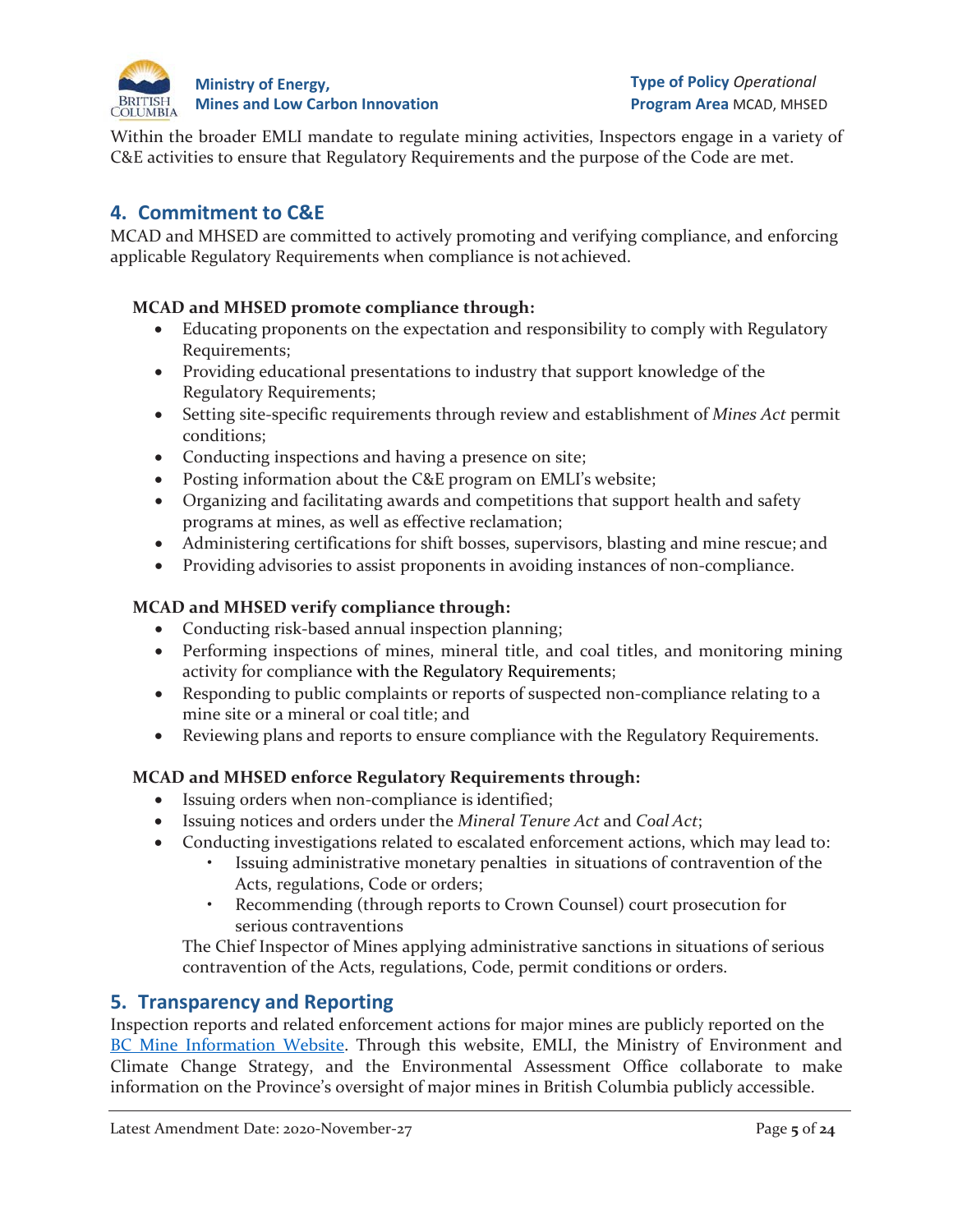

The purpose of public reporting is to:

- Provide the public with up-to-date mine information;
- Demonstrate the BC Government's commitment to transparency; and
- Incentivize individuals and corporations to achieve compliance.

The **EMLI** mining [website](https://www2.gov.bc.ca/gov/content/industry/mineral-exploration-mining) provides additional information related to EMLI's regulatory activities. All orders of the Chief Gold Commissioner are posted on the [Mineral Titles public website.](https://www2.gov.bc.ca/gov/content/industry/mineral-exploration-mining/mineral-titles)

The Chief Inspector of Mines Annual Report summarizes regulatory activity, dangerous occurrence and incident data (e.g. number of incidents, type of work and equipment involved) and the results of various competitions and awards promoting mine safety and reclamation.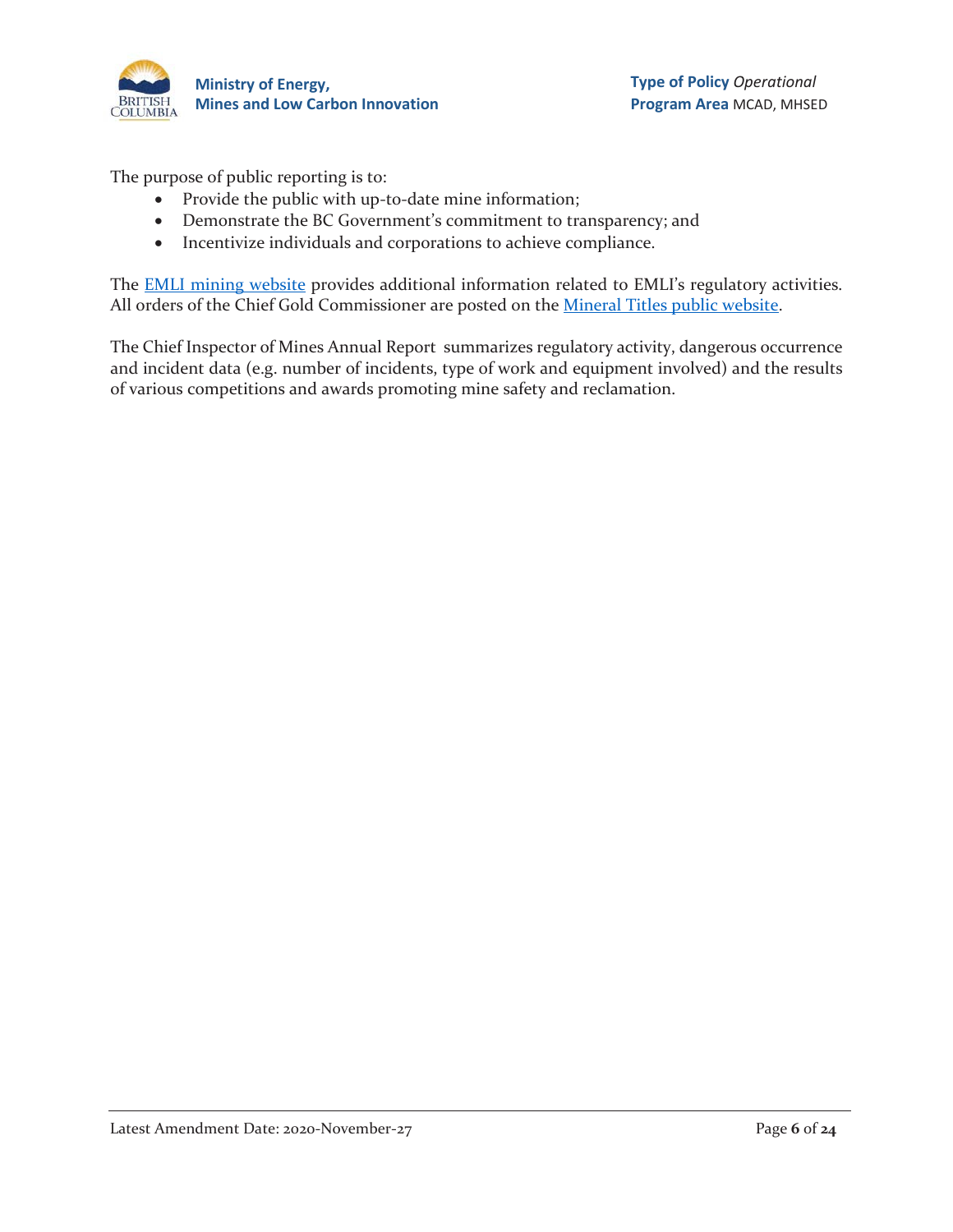

# **Chapter 2: Inspections and Investigations**

# **1. Purpose of this Chapter**

- 1. To review regulatory authority in relation to inspections and investigations
- 2. To provide a common understanding of inspections and investigations

# **2. Inspectors of Mines**

#### **Definition of a Mines Inspector**

The Chief Inspector of Mines (CIM) is the statutory decision maker, designated by the Minister under section 3 of the *Mines Act,* for mining activities in British Columbia. The CIM may appoint Mines Inspectors pursuant to section 5 of the *Mines Act*. Pursuant to section 6 of the *Mines Act,* the CIM may delegate in writing any of the powers provided to the CIM to another inspector.

The Chief Permitting Officer (CPO) is the statutory decision maker, designated by the Minister under section 8.2 of the *Mines Act*, responsible for permit authorizations under the *Mines Act*. Pursuant to section 8.3 of the *Mines Act*, the Chief Permitting Officer may delegate in writing any of the powers provided to the Chief Permitting Officer to an inspector.

C&E activities are a core responsibility of all Inspectors met through assessing site-specific requirements (including permits and variances), conducting inspections, and undertaking enforcement actions and investigations.

## **Definition of a Titles Inspector**

The Chief Gold Commissioner is the statutory decision maker under the *Mineral Tenure Act* and *Coal Act*. The chief gold commissioner may appoint a deputy Chief Gold Commissioner, and may delegate some or all of the functions of the Chief Gold Commissioner. Mineral Titles Inspectors are delegated specific responsibilities and authorities under the Acts by the Chief Gold Commissioner. The CIM may appoint Titles Inspectors as inspectors under section 5 of the *Mines Act*. C&E activities are a core responsibility of Titles Inspectors, met through conducting inspections of mineral and coal titles, mines sites, and undertaking enforcement actions and investigations.

#### **Inspector authority**

Inspectors are authorized under the *Mines Act* to conduct inspections. Inspectors have authority to enter a mine at any reasonable time and have a worker or management representative accompany them during an inspection. In the course of conducting an inspection, the Inspector may access and review any records, equipment, machinery, or area of the mine that is relevant to verifying compliance. When an inspection is underway, all persons on the mine site must provide the Inspector with any assistance necessary, including producing record(s) or thing(s) in the person's possession or control, for the completion of the inspection. As Gold Commissioners, Titles Inspectors may enter and examine any land covered by a mineral title.

Where non-compliance is identified, Inspectors may utilize a number of C&E tools to bring the proponent into compliance. The available tools are discussed in more detail in Chapters 3 and 4 of this document.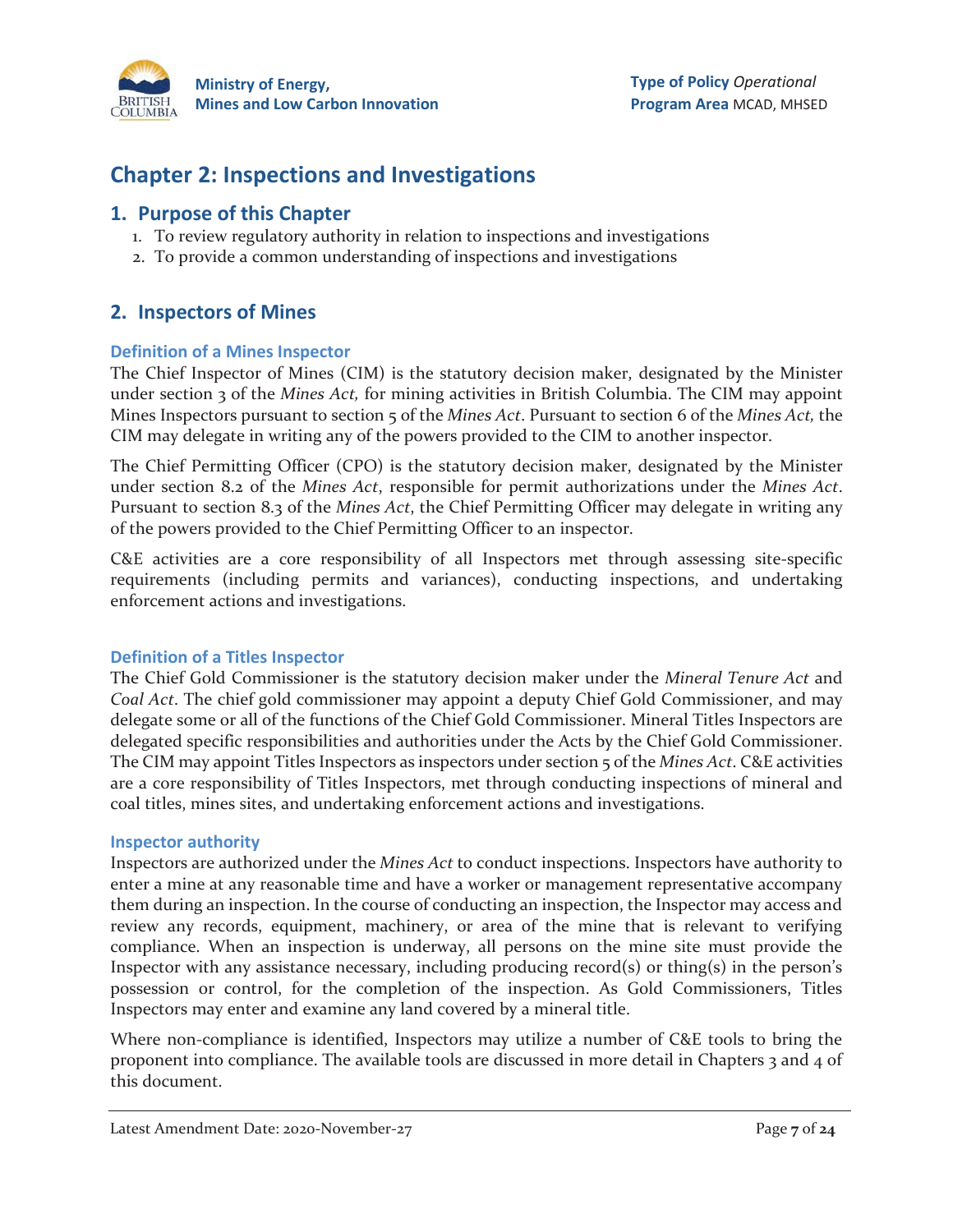

#### **Inspector duties**

Inspectors perform a diverse range of duties related to the regulatory oversight of mines for the purpose of ensuring the health and safety of workers and the public, as well as the protection of the environment.

Inspectors use a diverse, multidisciplinary, and coordinated approach to undertake C&E activities, such as:

- Conducting regular mine inspections and monitoring mining activity for compliance with Regulatory Requirements;
- Reviewing permit conditions and any related mine plans to assess compliance with the permit, and applicable Code requirements;
- Assessing mine health and safety programs and policies for workers' health and safety;
- Conducting reviews of plans for reclamation and protection of the environment;
- Working with Indigenous groups, communities, unions, associations, and industry to promote responsible and safe mining practices that consider stakeholder concerns; and
- Conducting investigations and, where appropriate, taking escalated enforcement action.

# **3. Inspections**

#### **Mines Inspection**

The principal purpose of a mine inspection is to verify compliance with Regulatory Requirements and, where necessary, take the appropriate compliance action in accordance with the Inspector's authority. Verification includes ensuring that relevant persons (e.g., the permittee, owner, agent or manager) are complying with a wide range of applicable Regulatory Requirements.

#### **Titles Inspections**

The principal purposes of mineral and coal title inspections include gathering information to support an order recommendation to the Chief Gold Commissioner, investigation of complaints, disputes with surface rights holders, disputes between recorded holders on the same mineral lands, and verification of exploration and development work registered under the *Mineral Tenure Act*. Where a mine is located on a mineral or coal title, an inspection may include both aspects of mines and titles inspections.

#### **Inspection Planning**

Mine and titles inspections may occur in fulfillment of a planned inspection schedule or may be undertaken in response to an unexpected situation or incident. Planned mine and titles inspections are coordinated to reflect a variety of factors including: the type and size of operation, phase of mine development, reclamation liability, risks associated with site activities, and compliance history. Inspection plans are developed annually by regional inspectors and provincial specialist inspectors. Provincial inspectors predominantly focus on major mines and may coordinate with regional inspectors to conduct focused technical inspections at regional operations as well.

Reactive inspections may occur for several reasons including: employee or public complaints, notification of a potential non-compliance, referrals from other agencies, or following a dangerous occurrence as outlined under section 1.7.1(b) of the Code.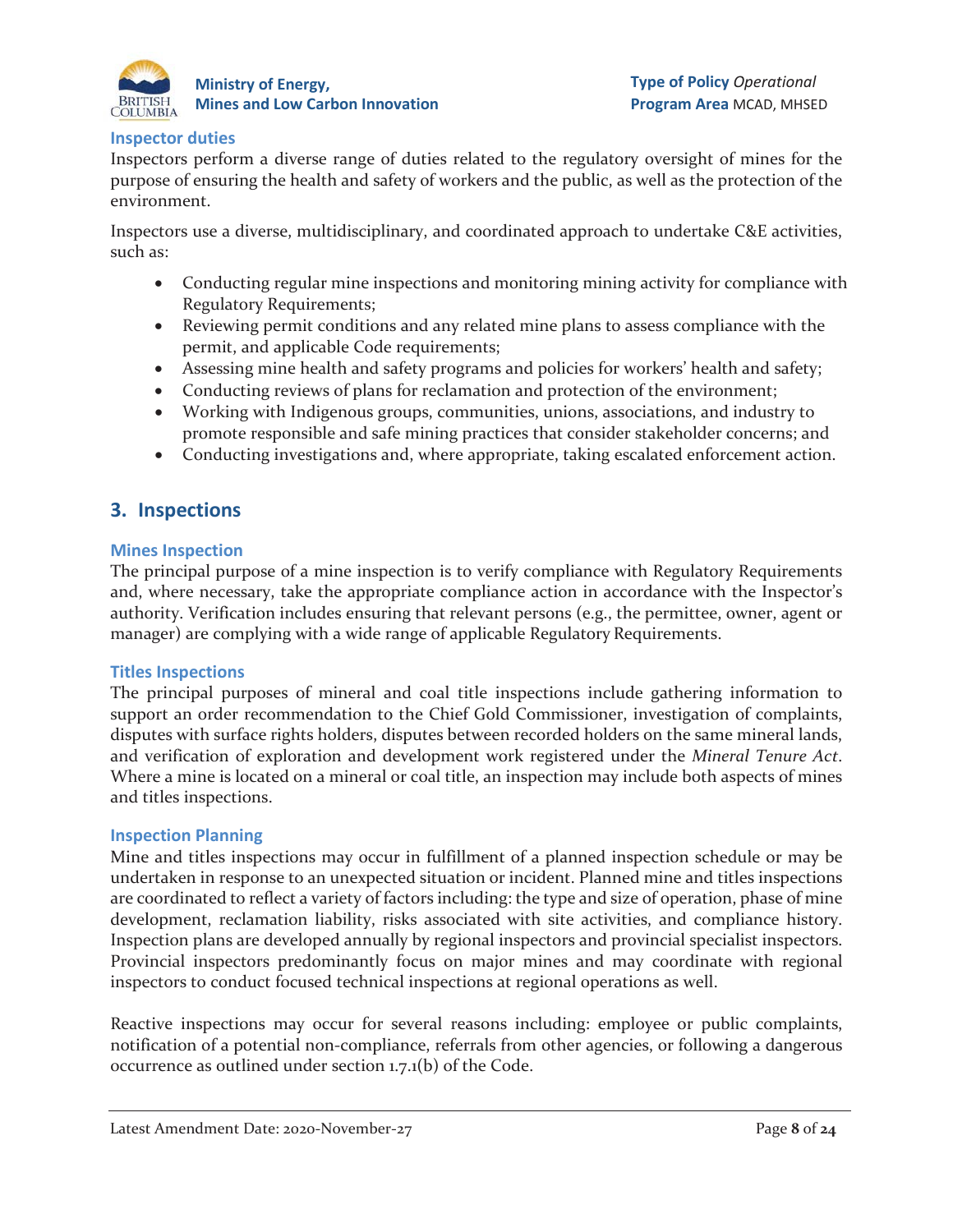

#### **Scope of Inspection**

Inspections may be conducted by individual inspectors or teams of inspectors. When an inspector becomes aware of non-compliance that is beyond the scope of their expertise, they must promptly request the assistance of an appropriate specialist (e.g. occupational health, electrical, or geotechnical inspector).

Inspections may range in scope from the entirety of the site to focused inspection of specific work areas. The scope of each inspection is dependant on Inspector discretion and will (for proactive inspections) often be a result of inspection planning, available time, and the inspector's area of expertise.

Under section  $15(1,1)$  of the Mines Act, an inspector who enters a place under subsection  $(1)$  may bring any persons and equipment that the inspector considers necessary for the purpose of the inspection.

#### **Interagency Coordination**

Inspectors may schedule joint inspections with other agencies in order to coordinate resources and address issues that encompass other agency mandates (e.g., stream crossings, water management and water quality, and wildlife issues). Coordinated inspections may also take place for the purpose of inspector mentorship and continuous learning, increasing mutual familiarity with other inspectors and agencies, Indigenous Groups, supporting program implementation, and in the interests of the public.

EMLI's annual inspection plans for major mines are communicated to the Environmental Assessment Office and the Ministry of Environment and Climate Change Strategy compliance teams, to support greater coordination and integration of C&E activities across the mining sector.

#### **Risk Based Approach to Inspection Planning**

Risk-based considerations for inspection planning include:

- Type of operation (e.g. surface, underground, metal, coal, aggregate);
- Size of operation (e.g. number of workers, size of disturbance area);
- Phase of mine development (e.g. exploration, construction, production, reclamation);
- Risks associated with activities and conditions specific to each site;
- Reclamation liabilities;
- Compliance history and operator performance; and
- Date of last inspection.

#### **Adaptive Management and Event-Based Inspections**

EMLI's inspection planning is adaptively managed as required to deal with events or emerging issues that develop (e.g. freshet flooding or forest fire risks). Inspections may be unplanned or reactive in nature in response to events occurring at a mine site (e.g. fatality, serious injury, dangerous occurrence or geotechnical incident), complaints, or information received related to potential noncompliance.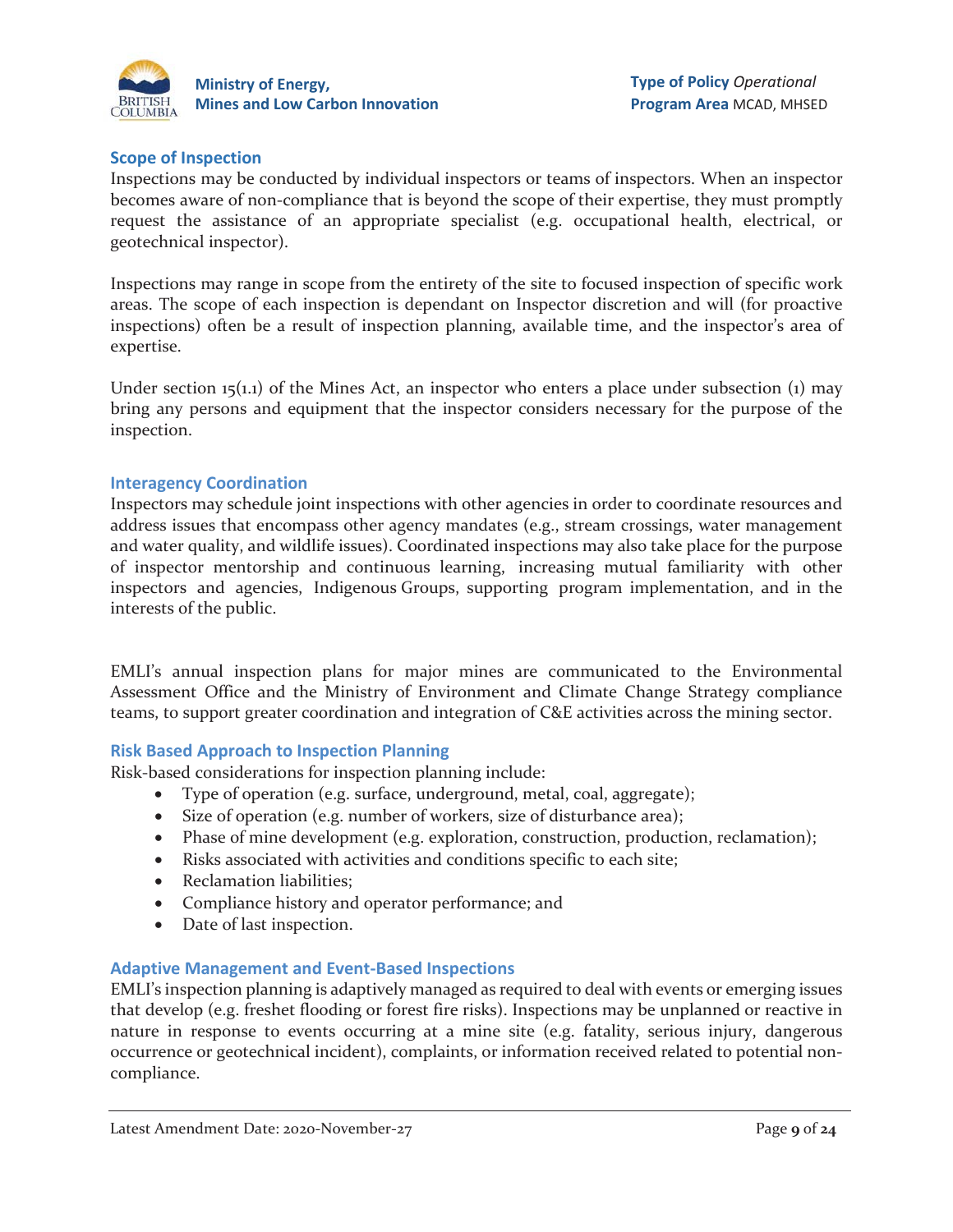

#### **Other Compliance Verification Activities**

In addition to verifying compliance through on-site inspections, inspectors also verify compliance through various in-office compliance reviews and assessments. This may include reviews of mine plans, reclamation plans, permit applications, technical reports, annual summaries of exploration activities, and manager responses to inspection reports.

#### **Inspection Reports**

The inspection purpose and scope, areas inspected, inspection observations, non-compliances, and most enforcement actions (advisories, warnings, orders, and escalated enforcement recommendations) will be recorded in the Natural Resource Inspection System (NRIS).

Inspection reports must be completed by the Inspector and sent to all applicable mine contacts within seven business days of the inspection. The inspection report may be sent by mail (hard copy), e-mail, and/or made available on MineSpace.

## **4. Investigations**

#### **Purpose of a Mines Investigation**

The primary purpose of an incident investigation is always to determine what happened, why it happened, and what can be done to prevent a reoccurrence of a similar event. As an investigation progresses, evidence of non-compliance with Regulatory Requirements may be uncovered.

#### **Authority to Investigate**

Investigations may be undertaken in one of two ways, pursuant to section 7 of the *Mines Act* or to Mines Regulation section 1, as described below. The **Investigations Policy** provides further detail regarding the use of sections 7 and 8 of the *Mines Act*.

Pursuant to section 7 of the *Mines Act*, on the direction of the chief inspector, an inspector must investigate and report on an incident that has caused, or has or had the potential to cause, serious personal injury, loss of life, or property or environmental damage. Initiation of section 7 investigations is a Chief Inspector authority. All investigations into fatalities will be conducted under s.7 of the Mines Act and all s.7 investigations will be led by the Mines Investigation Unit. When conducting an investigation under section 7 of the *Mines Act*, inspectors may access the powers of compulsion contained within section 8 of the *Mines Act*.

Under Mines Regulation section 1, during any phase of mining activity, an inspector may investigate any matter relating directly or indirectly to the health and safety of any person or the public including: death or injury; accidents; dangerous or unusual occurrences; or complaints or allegations relating to health or safety. Where the incident is non-fatal, the Chief Inspector may decide whether the matter warrants a s.1 Mines Regulation investigation.

#### **Transition from Inspection to Investigation**

Inspections may lead an inspector to identify the need for further investigation into noncompliance. A transition from inspection to investigation may take place when non-compliance is detected during an inspection and the purpose shifts from verifying compliance to collecting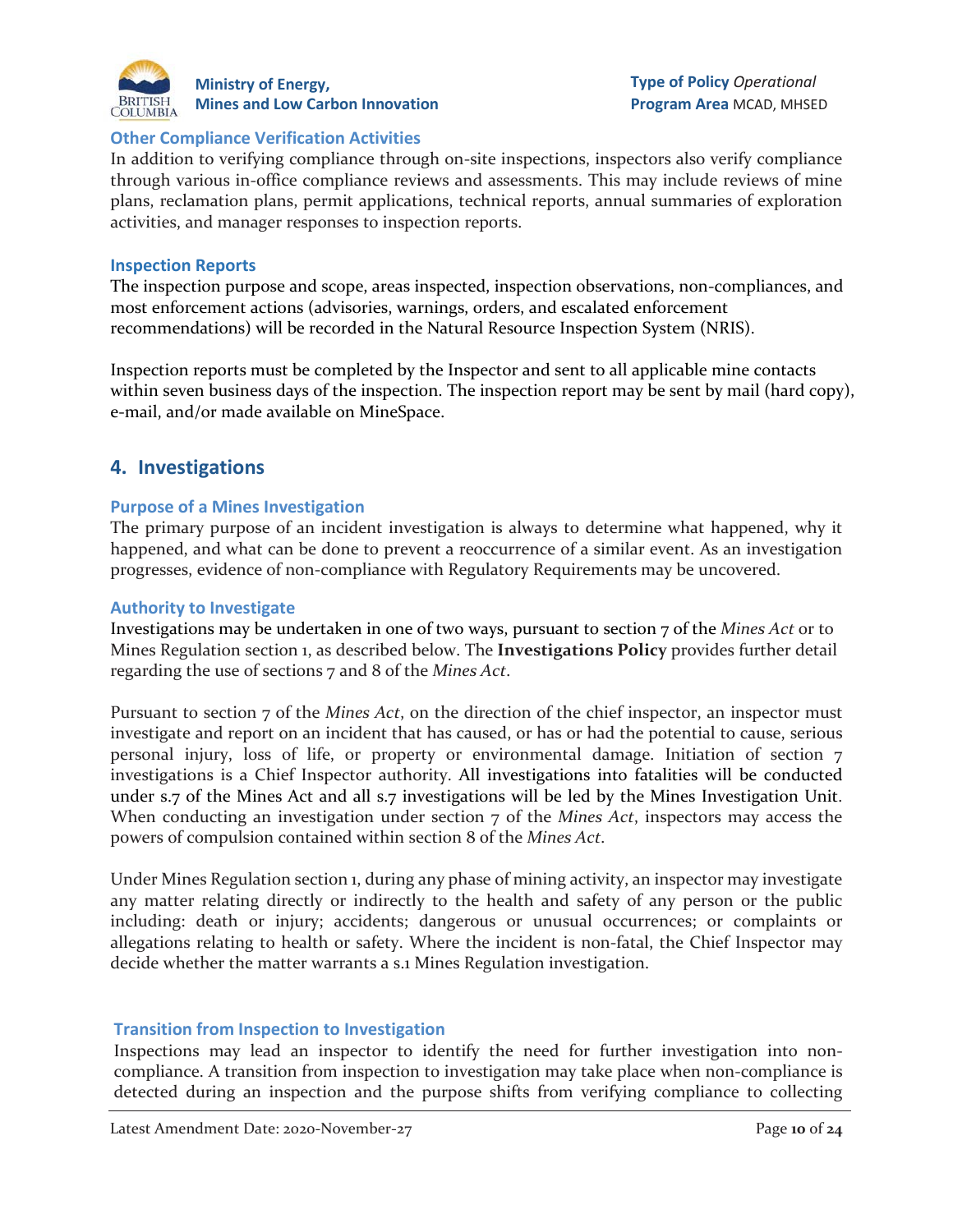

**Type of Policy** *Operational* **Program Area** MCAD, MHSED

information and evidence that may be required to support enforcement actions. It is important to note that in the context of regulatory prosecutions the courts have taken a "contextual" rather than a "point in time" approach to the issue of when an inspection transitions into an investigation and this transition is a step that has significant legal ramifications, and inspectors will refer to the Mines Investigation Unit for guidance and direction on this issue.

# **Chapter 3: Tools for Addressing Non-Compliance**

## **1. Purpose of this Chapter**

- 1. To ensure a common understanding of the purpose and use of available enforcementtools
- 2. To outline the criteria that should be considered when selecting the most appropriate C&E tool

## **2. Compliance and Non-Compliance Tools**

There is a range of C&E tools to promote compliance or address non-compliance. This chapter briefly describes each C&E tool, including its purpose and the general circumstances in which it may be used.

Available enforcement tools:

- Advisory
- Warning
- Order
- Administrative monetary penalty (AMP)
- Administrative sanction
- Prosecution

# **3. Advisory**

#### **Definition**

An advisory, as established by this policy, is a written notification to a person that draws attention to a specific Regulatory Requirement. An advisory is used where the proponent is currently in compliance, but actions may be needed to avoid future non-compliance (e.g. volumetric or height limit is being approached, or there is a pending deadline for the submission of a plan or report). An advisory promotes compliance and reduces the likelihood of a future non-compliance issue.

#### **When to use**

Advisories are proactive in nature and can be very useful for compliance promotion. They can be used to advise and/or remind proponents of pending regulatory deadlines and requirements, industry best practices, or actions that may be needed to avoid a future non-compliance. Advisories must not be used to document current non-compliances. Advisories must be recorded in the Natural Resource Inspection System (NRIS).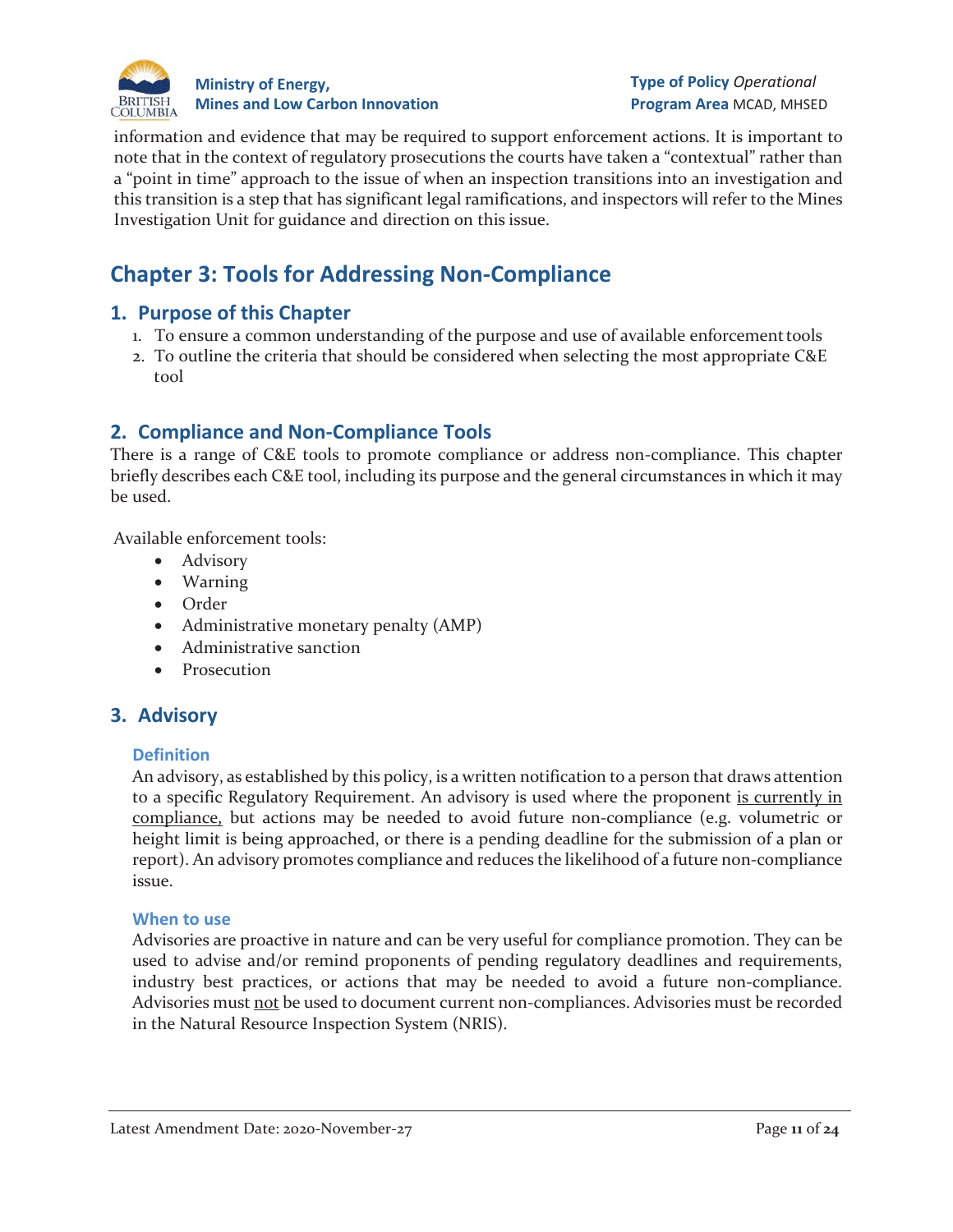

# **4. Warning**

#### **Definition**

A warning, as established by this policy, may be issued by an inspector using their discretionary authority provided under the *Mines Act*. A warning is a written notification to a person that was not in compliance with a specific Regulatory Requirement at the time of inspection, but the Inspector determines that the non-compliance is minor, has not been addressed in previous

inspections, and the non-compliance is remedied to the satisfaction of the inspector prior to the completion of the inspection.

A warning will clarify the expectations of Regulatory Requirements or required outcomes. How the required outcomes will be achieved remains the responsibility of the proponent and not the inspector. Inspectors may include references to where additional information and educational materials may be found.

#### **When to use**

A warning can be an enforcement response taken in cases of minor non-compliance where the non-compliance is addressed immediately, to the satisfaction of the inspector, prior to the completion of the inspection.

Warnings provide an important tool to ensure that a minor non-compliance in the circumstance described above is recorded to form part of the mine's compliance history and inform future C&E activities, such as subsequent inspections or trend analyses.

Warnings are issued as part of an inspection report and must be recorded in NRIS.

# **5. Order**

#### **Definition**

An order, as authorized under the *Mines Act*, is a written, legal instrument issued by an inspector to address non-compliance with a Regulatory Requirement and/or to reduce and manage risk. This is the most common C&E tool that will be used by inspectors in all disciplines.

An order issued by the Chief Gold Commissioner under the *Mineral Tenure Act* or *Coal Act* may be issued independently, or with an order issued under the *Mines Act*. Under the *Mineral Tenure Act* and *Coal Act*, the Chief Gold Commissioner may make orders that relate to requirements under the *Mines Act*.

#### **When to Use**

Inspectors may issue an order where the inspector observes, or has reason to believe there is, non-compliance with the Regulatory Requirements or non-compliance with previous orders. Orders may relate to health and safety, the environment, or permitting. Orders may also be used to address immediate dangers to health, safety or the environment.

#### **See Appendix A and B for details on each order type.**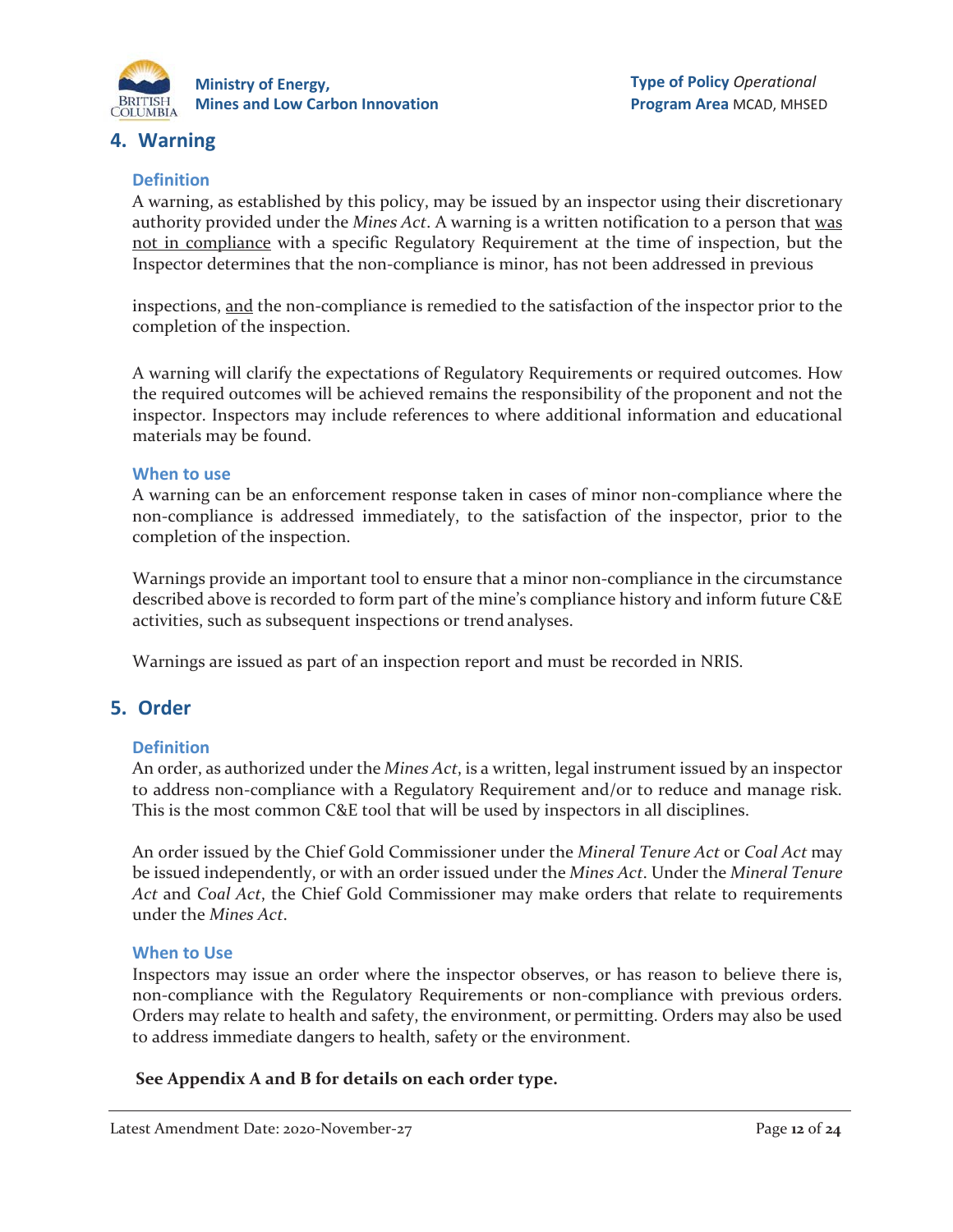

# **6. Administrative Monetary Penalty (AMPs)**

#### **Definition**

Authorized under the *Mines Act* and the Administrative Penalties (Mines) Regulation, AMPs are financial penalties that can be imposed on any person contravening a prescribed provision of the *Mines Act* and regulations, the Code. There are three AMPs tiers established in the Administrative Penalties (Mines) Regulation (up to a maximum of \$40,000, up to a maximum of \$100,000, and up to a maximum of \$500,000). The applicable AMP tier will depend on the specific contravention involved.

As an administrative remedy, an AMP can be imposed with simplified procedural and legal requirements. It is important to note that while the AMPs process is simpler than a court prosecution, there are rules in place to ensure procedural fairness.

Further information can be found on the **Administrative Monetary Penalties** website.

#### **When to Use**

An AMP may be an appropriate response to non-compliance where a person has contravened a Regulatory Requirement prescribed in the Administrative Penalties (Mines) Regulation. An AMP may be an appropriate compliance tool when:

- An order does not adequately reflect the severity of the contravention, and therefore would not be an effective deterrent;
- An order has already been issued but has not been effective in achieving compliance;
- Anadministrative sanction (e.g. permit cancellation or suspension) is disproportionate to the non-compliance or would cause undue hardship;
- The time and cost of court prosecution would not be in the public interest; and/or
- It is appropriate to recover an economic benefit the person received as a result of the noncompliance or to recoup government costs associated with the non-compliance.

The Mines Investigation Unit leads the investigation and development of AMP recommendations, for consideration by the statutory decision maker. An inspector considering the applicability of an AMP for a non-compliance should engage early with the Mines Investigation Unit.

# **7. Administrative Sanctions**

#### **Definition**

Under the *Mines Act*, the Chief Inspector can impose specific administrative sanctions in specified circumstances. Under section 10.1(2) of the *Mines Act*, if an owner, agent, manager or permittee fails to perform or complete reclamation obligations or comply with permit conditions, the Chief Inspector may do one or more of the following:

- Order the owner, agent, manager or permittee to stop the mining operation;
- Enter on or below the surface of the mine and cause the required work to be performed or completed;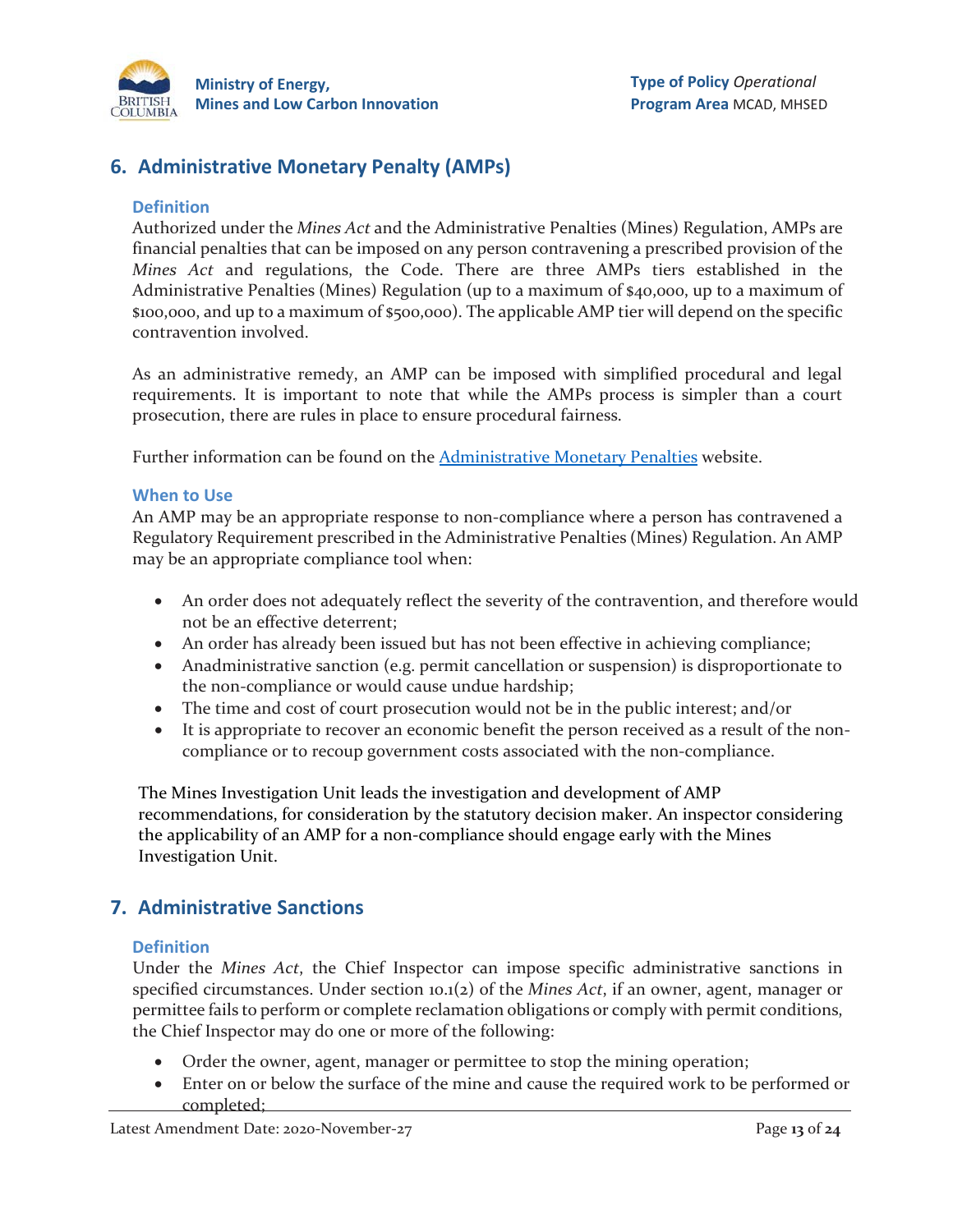

- Apply all or part of the security toward payment of the cost of the work required to be performed or completed;
- Close the mine; or
- Cancel the permit.

#### **When to Use**

An administrative sanction may be appropriate when other enforcement tools may not be effective in protecting the health and safety of workers, the public or the environment. These actions may only be taken by the Chief Inspector and may only be used following a notice to remedy the failure (as per section 10.1.(1) of the *Mines Act*). Administrative sanctions may have impact on liabilities taken on by the Province. If an inspector is considering making a recommendation to the Chief Inspector for an administrative sanction, they must first consult with their Director or Executive Director.

#### **See Appendix B for details.**

## **8. Sanctions under other Acts**

In addition to the administrative sanctions under the *Mines Act*, mines inspectors may refer a non-compliance matter to a Titles Inspector or the Chief Gold Commissioner for consideration of remedies available under the *Mineral Tenure Act* and *Coal Act*.

Under the *Mineral Tenure Act*, the Chief Gold Commissioner (or their delegate, the Deputy Chief Gold Commissioner) can impose specific administrative sanctions in specified circumstances, such as:

- Suspension/cancellation of a Free Miner's Certificate (FMC) (section 10)
- Suspension of work activities (section 18)
- Cancellation of claim(s) (section 18)
- Specific actions relating to complaints as to valid title (section 40)
- Ordered forfeiture of lease(s) (section  $50(2)$ , (3))

Mines Inspectors and Titles Inspectors may make a recommendation to the Chief Gold Commissioner based on the results of inspections or investigations and assist in the drafting of written reasons for decision if an administrative sanction is ordered.

Under the *Coal Act*, the Minister can impose administrative sanctions under section 25, which include:

- Suspension of the operations of the recorded holder;
- Refusal to renew any licence or lease held by the recorded holder until the recorded holder complies; and
- Cancellation of the licence or lease.

Inspectors may also consider referrals to other regulatory partners for consideration of sanctions under other acts (e.g. Ministry of Environment and Climate Change Strategy, Ministry of Forests, Lands, Natural Resource Operations and Rural Development, and Environmental Assessment Office)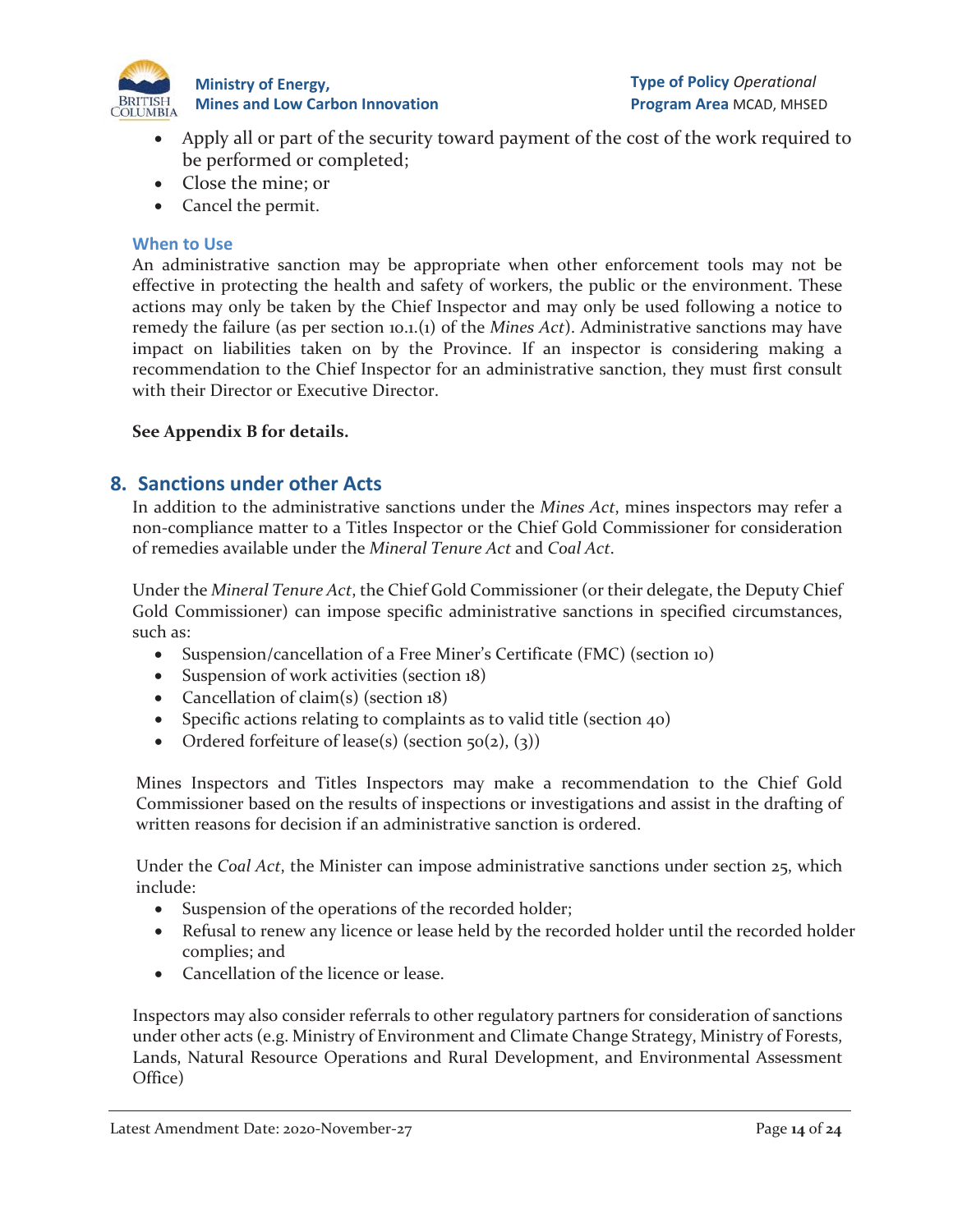

#### **See Appendix B for details.**

#### **9. Prosecution**

#### **Definition**

A prosecution is a proceeding initiated against a person (individual or corporation) who the Crown alleges has committed an offence.

#### **When to Use**

The Mines Investigation Unit leads investigations into cases where it is suspected offences have occurred and, in appropriate cases where the evidence is supportive, may prepare a report to Crown Counsel. This report is referred by the Senior Director of Investigations to Crown for consideration of charge approval. The Mines Investigation Unit is responsible for decisions regarding the use of prosecutions as an enforcement tool.

A person convicted of an offence under the *Mines Act* is liable to a fine of not more than \$1,000,000 or to imprisonment for not more than three years or both. A person convicted of an offence under the *Mineral Tenure Act* or *Coal Act* may be liable to a fine of not more than \$25,000 or to imprisonment for not more than 6 months, or both.

## **10. Other Compliance Actions**

#### **Section 16**

This section gives an inspector the authority to order the operation of a mine to be conducted in a manner that will not interfere with a public work, public service, public utility, highway or railway, or with a pipeline as defined in section 1 (2) of the Oil and Gas Activities Act or an adjacent mine property.

Prior to issuing this order, the inspector should consult with their supervisor/director, as there may be implications affecting other agencies or stakeholders.

#### **Section 18**

An inspector may order the owner, agent or manager to provide at the owner's expense an independent study prepared by an engineer or other licensed professional acceptable to the inspector

(a) respecting health and safety at the mine or safety of its equipment, buildings, workings or structures, or

(a.1) respecting actual or potential environmental damage resulting from mining activity at the mine, or

(b) in connection with an incident that the inspector is investigating.

Prior to issuing this order, the inspector must consult with their supervisor/director.

#### **Re-assessment of securities**

An inspector should consider if, as a result of non-compliance or other inspection observation, the reclamation securities currently held under the permit are adequate to address site liabilities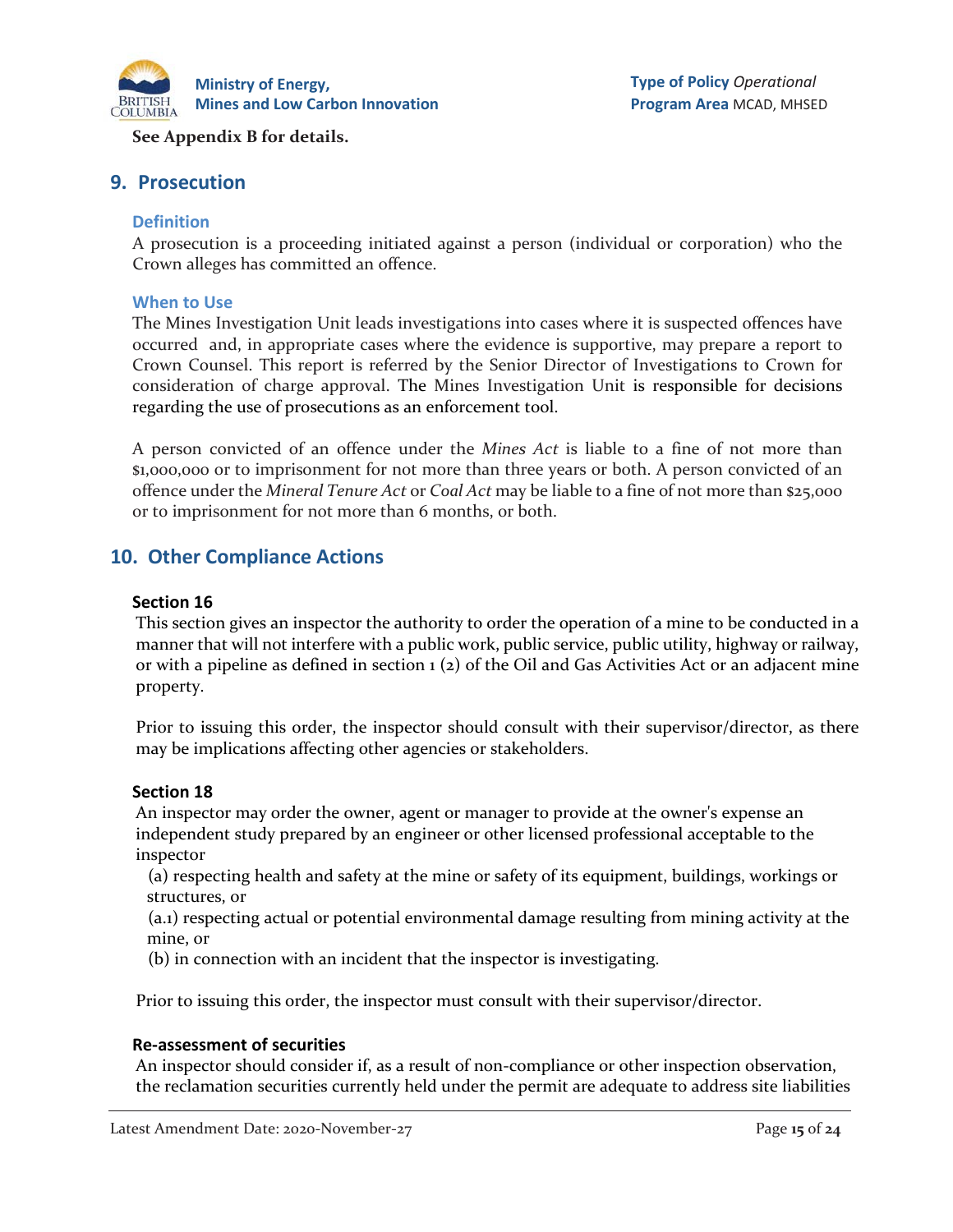

as described in *Mines Act* 10(4). A delegated inspector may, in each year, require additional security for the purposes described in *Mines Act* 10(5).

# **Chapter 4: Non-Compliance Decision Matrix**

# **Purpose of this Chapter**

- 1. To introduce the Non-Compliance Decision Matrix
- 2. To guide the application of C&E tools using the matrix

## **1. Introduction**

The Non-Compliance Decision Matrix is a risk-based tool used by staff when considering the appropriate enforcement tool to apply to individual cases of non-compliance. The Non-Compliance Decision Matrix supports the professional judgment, discretion, and autonomy exercised by inspectors to achieve consistency in EMLI's response to non-compliance. Inspectors should also consider how similar situations have been addressed in the past, while recognizing that each case of non-compliance will have unique circumstances, which may suggest a different response.

## **2. Using the Matrix**

The Non-Compliance Decision Matrix considers both the impact of the non-compliance and the likelihood of achieving compliance, which define the two axes of the matrix. It assists in determining what enforcement tool is appropriate to use.

#### **Determining location on the matrix**

The inspector should evaluate the non-compliance to determine the appropriate category on each matrix axis, and then consider the use of the applicable compliance tools listed. As the level of impact increases, an inspector may wish to, and in some cases must, engage with colleagues, their supervisor, Compliance and Enforcement branch management, and/or partner agencies to discuss potential enforcement actions to ensure consistency and create awareness of serious noncompliances that have been identified.

#### **A. Impact of the non-compliance**

Consider the impact of the non-compliance (i.e. the level of actual or potential harm). How significant is the actual or potential harm that the non-compliance has produced?

**Minor**: A minor non-compliance does not, or is unlikely to, result in adverse impacts to workers, the environment, and the public. The actual or potential impacts of the non-compliance are minimal, temporary, localized, and fully-reversible in the short-term.

Examples may include:

- Failing to supply a required report within the required timeframe, failure to provide specific information in a plan or failure to supply adequate records;
- Minorly cracked window or mirror on a piece of equipment; or
- Mobile equipment seat in a minor state of disrepair (e.g. covered in duct tape), resulting in the operator reporting a lack of comfort.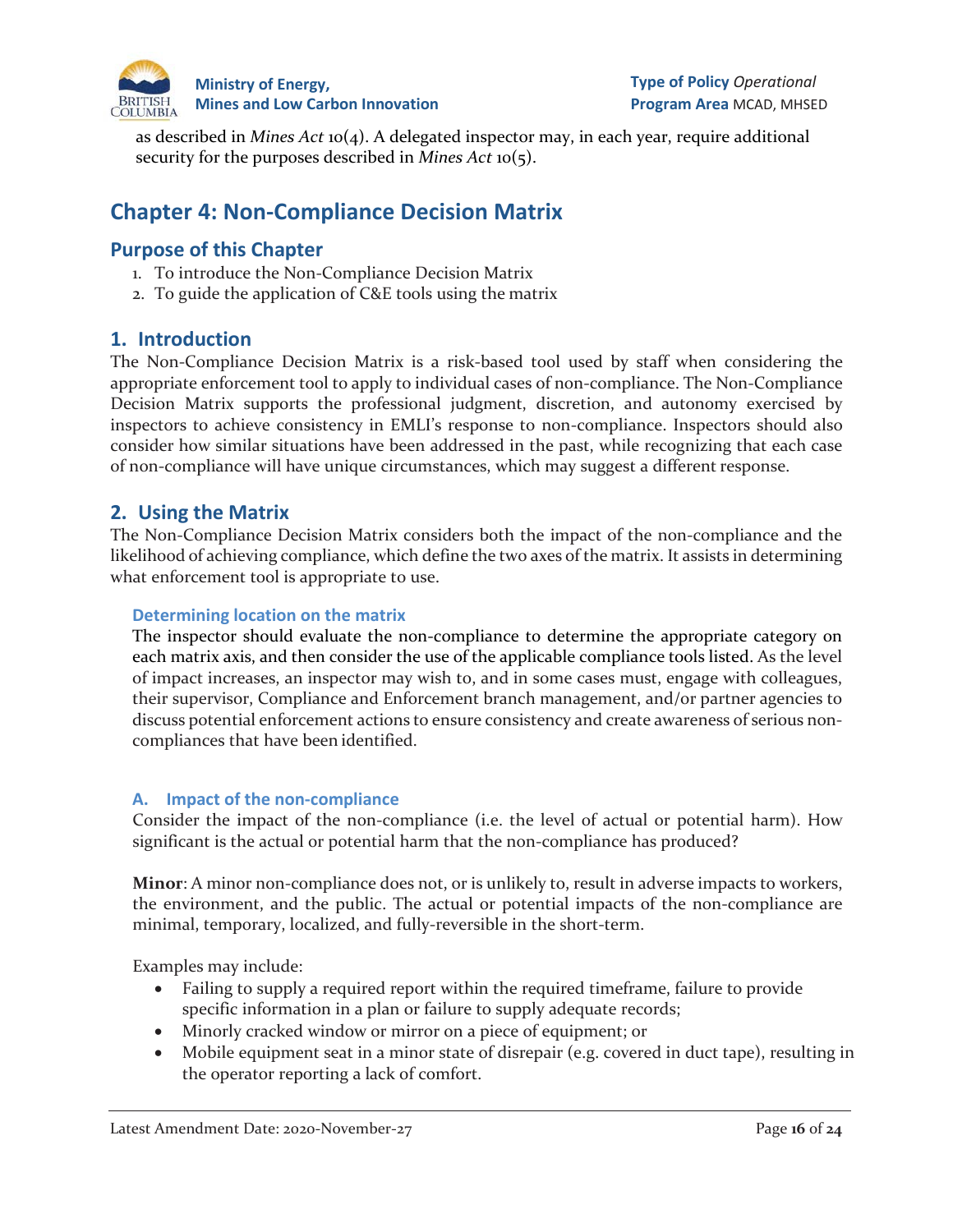

**Moderate:** A moderate non-compliance results in potential or actual impacts to workers, the environment or the public. Impacts are typically localized, short term and substantially to fully

reversible within a reasonable period of time.

Examples may include:

- Very localized lack of effective guarding;
- Failure to locally apply sediment control measures, as required by the permit or Code; or
- Complex, physically demanding task (e.g. screen changes in a processing plant, washing down mobile equipment with a pressure washing wand) that workers have reported discomfort while or after performing.

**Immediate/Major:** A major non-compliance that results in immediate potential risk (or actual major impacts) to workers, the environment, or the public. Impacts can be localized or broad, variable in term, and substantially reversible over a moderate to long-term.

Examples may include:

- Failing to adequately train workers;
- Failing to establish and implement safe operating procedures; or
- Failing to manage water or waste rock, as required by the permit or the Code.

**Certain and Severe**: A certain and severe non-compliance is one that has resulted in severe impact to the environment and/or human health and/or the public. Impacts are permanent, or only partially reversible over the long-term.

Examples may include:

- Fatality;
- Serious injury;
- Significant mine infrastructure failure (e.g. tailings dam failure); and/or
- Severe damage to public infrastructure.

#### **B. Likelihood of achieving compliance**

Consider the likelihood of achieving compliance. What is the likelihood that the individual or company will respond appropriately to the enforcement action?

**High**: There may be a high likelihood of ongoing and/or future compliance if:

- The non-compliance can be easily remedied or has been fully remedied at the time of inspection;
- The mine/operator has a good compliance history;
- The mine/operator voluntarily disclosed the non-compliance and/or did not deliberately cause the non-compliance and was not willfully negligent; or
- The mine/operator demonstrates awareness of regulatory requirements and the willingness and capacity to comply.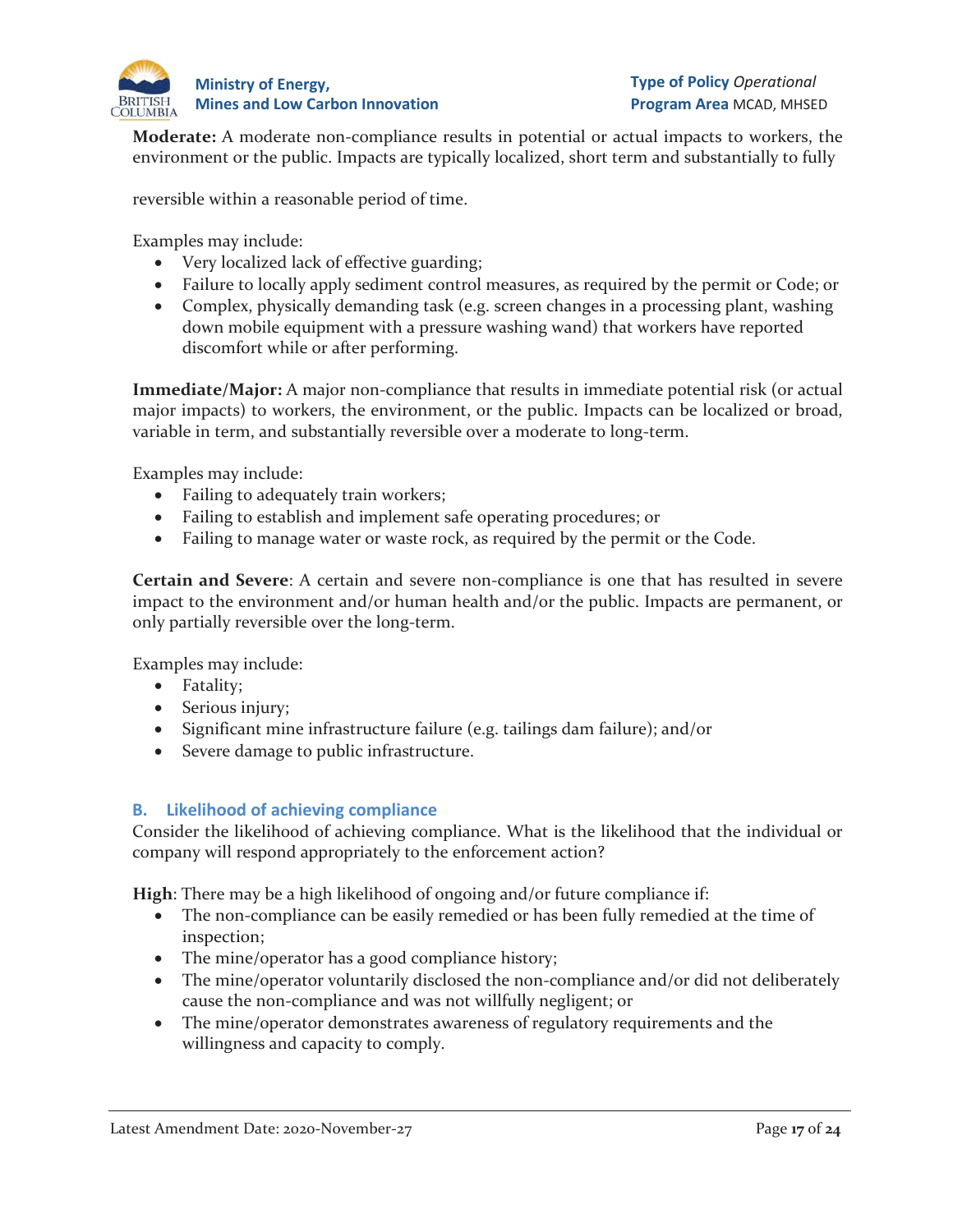

**Type of Policy** *Operational* **Program Area** MCAD, MHSED

**Uncertain**: There may be an uncertain likelihood of achieving ongoing and/or future compliance if:

- The non-compliance has occurred at a new site or under a new operator; The mine/operator has little or no compliance history;
- The mine/operator has an unknown level of awareness of regulatory requirements, and the willingness and capacity to comply; or
- The mine/operator did not deliberately cause the non-compliance and was not willfully negligent.

**Moderate**: There may be a moderate likelihood of achieving ongoing and/or future compliance if:

- The non-compliance will be technically challenging or expensive to remedy;
- The mine/operator has had previous contraventions;
- The mine/operator may not have the willingness and/or capacity to comply with regulatory requirements; or
- The mine/operator was aware of the requirements but deliberately did not complete the required action (or took contrary action).

**Low**: There may be a low likelihood of achieving ongoing and/or future compliance if:

- The non-compliance cannot be remedied, or will be very technically challenging or expensive to remedy;
- The mine/operator has had multiple previous contraventions;
- The mine/operator displays a poor attitude regarding compliance oversight; or
- The mine/operator gives the Inspector reason to believe that the non-compliance was deliberate or the result of willful negligence.

**Very low**: There may indications of obstruction and ongoing or future non-compliance if:

- The mine/operator gives the inspector reason to believe that the non-compliance was deliberate or the result of willful negligence;
- The mine/operator has had multiple previous contraventions;
- The mine/operator displays a poor attitude regarding compliance oversight; or
- The mine/operator hinders or obstructs government officials and/or refuses to provide information and/or provides false or misleading information.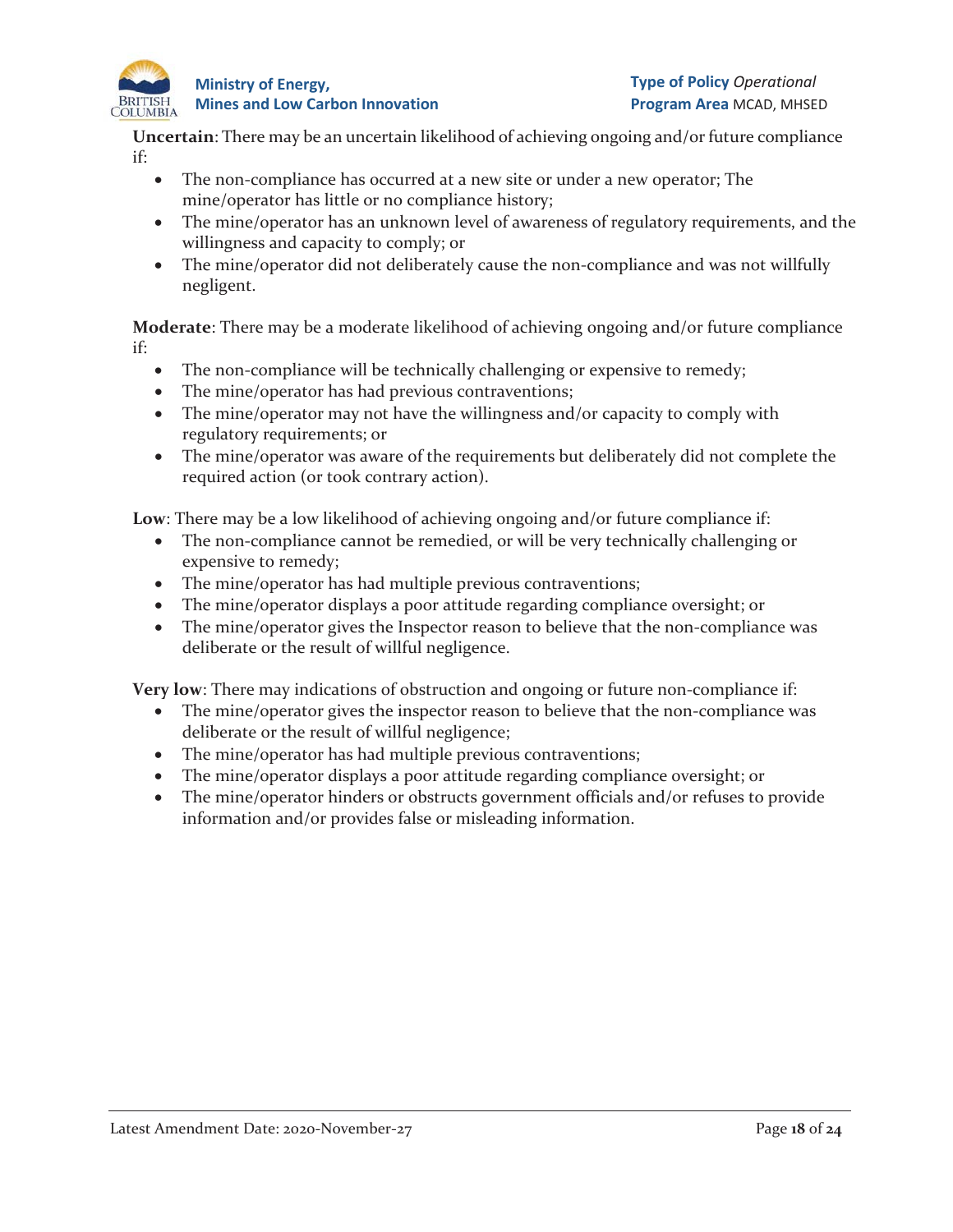

# **Table 1: Non-Compliance Decision Matrix**

|                          |                  | <b>LEVEL OF IMPACT</b>                                         |                                                                                                                                                |                                                                                                              |                                                                                                    |
|--------------------------|------------------|----------------------------------------------------------------|------------------------------------------------------------------------------------------------------------------------------------------------|--------------------------------------------------------------------------------------------------------------|----------------------------------------------------------------------------------------------------|
|                          |                  | <b>MINOR</b>                                                   | <b>MODERATE</b>                                                                                                                                | <b>IMMEDIATE/</b><br><b>MAJOR</b>                                                                            | <b>CERTAIN and</b><br><b>SEVERE</b>                                                                |
|                          | <b>HIGH</b>      | <b>Warning*</b><br>Order<br>15(4)                              | Order<br>15(4)                                                                                                                                 | Order<br>$15(4.1)(a)$ , (b), (c)<br>$15(5)(a)$ and $(b)$ or $(c)$                                            |                                                                                                    |
|                          | <b>UNCERTAIN</b> | Order<br>15(4)                                                 | Order<br>15(4)                                                                                                                                 | Order<br>15(4.1)(a)(b),(c)<br>$15(5)(a)$ and $(b)$ or $(c)$                                                  |                                                                                                    |
| LIKELIHOOD OF COMPLIANCE | <b>MODERATE</b>  | Order<br>15(4)<br>35(1)                                        | Order<br>15(4)<br>35(1)                                                                                                                        | Order<br>15(4.1)(a)(b),(c)<br>$15(5)(a)$ and $(b)$ or $(c)$<br>35(1)<br><b>AMP</b>                           | Order<br>$15(4.1)(b)$ , (c)                                                                        |
|                          | <b>LOW</b>       | Order<br>15(4)<br>35(1)<br><b>AMP</b>                          | Order<br>15(4)<br>$15(4.1)(a)$ , (b), (c)<br>35(1)<br><b>AMP</b><br><b>Admin Sanction</b>                                                      | Order<br>$15(4.1)(b)$ , (c)<br>$15(5)(a)$ and $(b)$ or $(c)$<br>35(1)<br><b>AMP</b><br><b>Admin Sanction</b> | $15(5)(a)$ and $(b)$ or $(c)$<br>and<br><b>INVESTIGATION</b><br><b>CONSIDERED</b><br>(CONTACT MIU) |
|                          | <b>VERY LOW</b>  | Order<br>15(4)<br>35(1)<br><b>AMP</b><br><b>Admin Sanction</b> | Order<br>15(4)<br>$15(4.1)(a)$ , (b), (c)<br>$15(5)(a)$ and $(b)$ or $(c)$<br>35(1)<br>and<br><b>INVESTIGATION CONSIDERED</b><br>(CONTACT MIU) |                                                                                                              |                                                                                                    |

*\*Warnings should only be considered under the circumstances described in the C&E Policy*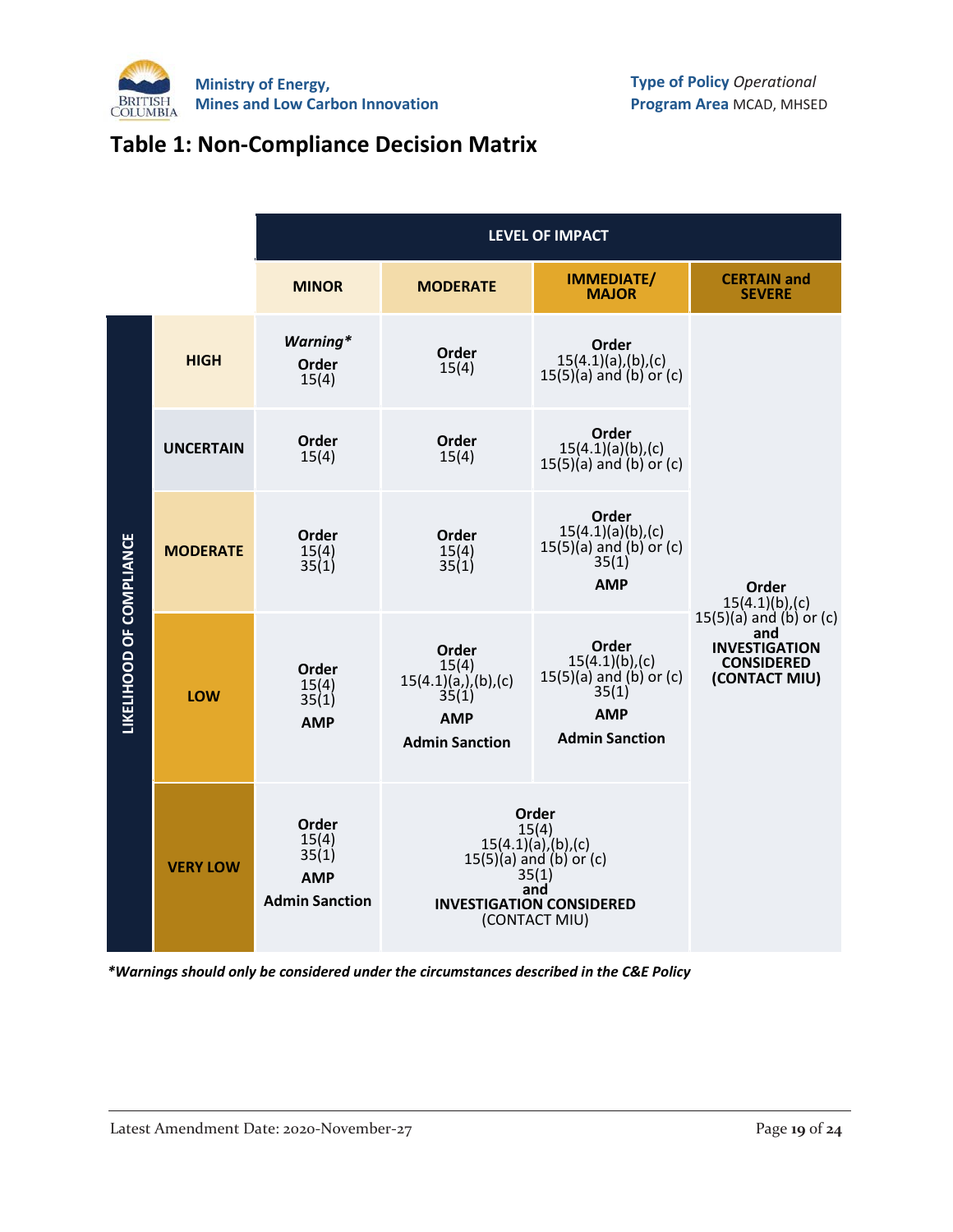

# **Appendix A: Mines Act Orders and Sanctions**

| <b>Mines Act Orders and Sanctions</b>                          |                                                                                                                                                                                                                                                                                                                                                                                                                                                                                         |                                                                                                                                                                                                                                                                                                                                                                                                                                                                                                                                    |  |
|----------------------------------------------------------------|-----------------------------------------------------------------------------------------------------------------------------------------------------------------------------------------------------------------------------------------------------------------------------------------------------------------------------------------------------------------------------------------------------------------------------------------------------------------------------------------|------------------------------------------------------------------------------------------------------------------------------------------------------------------------------------------------------------------------------------------------------------------------------------------------------------------------------------------------------------------------------------------------------------------------------------------------------------------------------------------------------------------------------------|--|
| <b>Potential</b><br>enforcement<br>action                      | <b>Description</b>                                                                                                                                                                                                                                                                                                                                                                                                                                                                      | <b>Additional</b><br>notes/consultation                                                                                                                                                                                                                                                                                                                                                                                                                                                                                            |  |
| Mines Act<br>section $15(4)$ Order                             | Order to remedy contraventions noted<br>inspection<br>during<br>(e.g.,<br>an<br>contraventions of a requirement under<br>the Mines Act and regulations, the Code,<br>or a permit condition.)                                                                                                                                                                                                                                                                                            | An inspection is understood to be<br>either an on-site inspection or an<br>office-based<br>inspection.<br>This<br>order authority may be used in<br>either case.                                                                                                                                                                                                                                                                                                                                                                   |  |
| Mines Act<br>$15(4.1)(a)$ ,<br>section<br>(b)<br>and (c) Order | Order to do any of the following:<br>Take immediate remedial action,<br>(a)<br>(b)<br>Suspend<br>regular<br>work<br>until<br>remedial action is taken,<br>Close the mine or part of it until<br>(c)<br>remedial action is taken,<br>where inspector believes on reasonable<br>grounds that contravention of a section 15<br>order, a provision of the Mines Act and<br>regulations,<br>Code,<br>the<br>permit<br>$_{\mathrm{or}}$<br>condition has detrimental environmental<br>impact. | An inspection is understood to be<br>either an on-site inspection or an<br>office-based<br>inspection.<br>This<br>order authority may be used in<br>either case.<br>The Chief Inspector and Chief<br>Permitting Officer<br>must<br>be<br>notified when issuing an order to<br>suspend regular work or close a<br>mine.<br>In addition, MMO Inspectors are<br>to follow the briefing process<br>established for significant orders,<br>except where immediate action is<br>required to prevent an immediate<br>and imminent impact. |  |
| Mines Act<br>section $15(5)(a)$ , (b)<br>and (c) Order         | Order to<br>(a)<br>Take immediate remedial action,<br>(b)<br>Suspend regular work<br>until<br>remedial action is taken, or<br>Close the mine or part of it until<br>(c)<br>remedial action is taken,<br>where inspector believes a delay in<br>remedying would be dangerous to<br>persons, property or the environment.                                                                                                                                                                 | An inspection is understood to be<br>either a site inspection or an<br>office-based<br>inspection.<br>This<br>section may be used in either<br>case.<br>The Chief Inspector and Chief<br>Permitting Officer<br>must<br>be<br>notified when issuing an order to<br>suspend work or close a mine.                                                                                                                                                                                                                                    |  |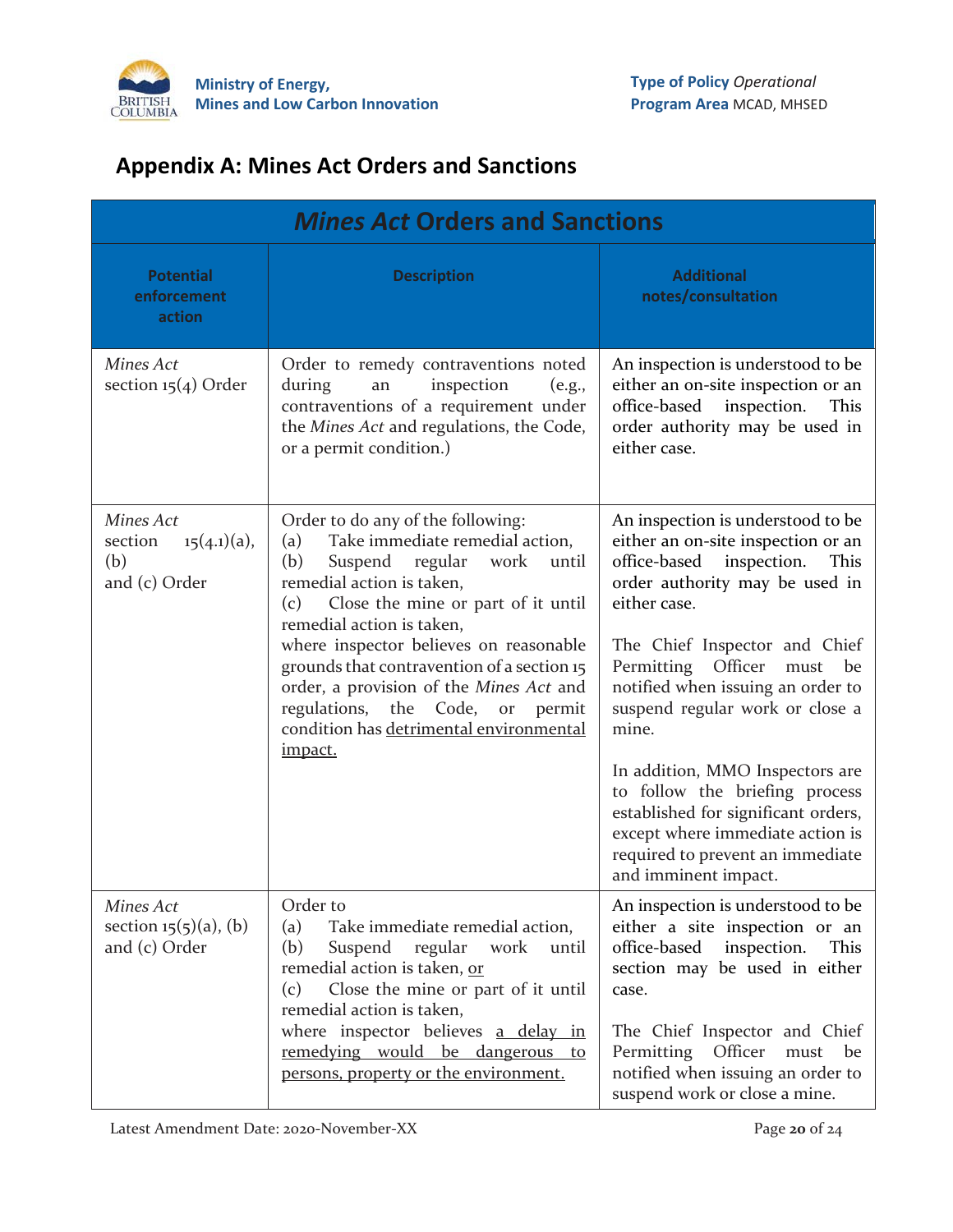

|                                                                             | Note that the order must be for (a) and<br>$(b)$ , or $(a)$ and $(c)$ .                                                                                                                                                                                                                                                                                                              |                                                                                                                                                                                                                                                                                             |
|-----------------------------------------------------------------------------|--------------------------------------------------------------------------------------------------------------------------------------------------------------------------------------------------------------------------------------------------------------------------------------------------------------------------------------------------------------------------------------|---------------------------------------------------------------------------------------------------------------------------------------------------------------------------------------------------------------------------------------------------------------------------------------------|
| Mines Act<br>section $35(1)$ Order                                          | Order to comply with a provision of the<br>Mines Act and regulations, the Code or a<br>permit. It may also be issued as an order<br>for failing to comply with a previous<br>order (e.g. escalation).                                                                                                                                                                                | This order authority may be used<br>non-compliance observed<br>for<br>during an on-site or office-based<br>inspection.<br>As per Chief Inspector direction,                                                                                                                                 |
|                                                                             |                                                                                                                                                                                                                                                                                                                                                                                      | all section 35 Orders must be<br>reviewed by the Compliance<br>Management Unit prior<br>to<br>issuance. Applicable Directors<br>must also be notified.                                                                                                                                      |
|                                                                             |                                                                                                                                                                                                                                                                                                                                                                                      | Major Mines Office staff are to<br>refer to group specific procedures<br>on significant orders.                                                                                                                                                                                             |
|                                                                             |                                                                                                                                                                                                                                                                                                                                                                                      | While the issuance of a section<br>$35(i)$ order does not specifically<br>require a site inspection, an<br>inspection/ investigation may be<br>required if potential<br>court<br>involvement under section $35(2)$<br>is contemplated (e.g. when used<br>as an escalated enforcement tool). |
| Mines Act<br>section $10.1(1)$ and<br>10.1(2)<br>Administrative<br>Sanction | If a person fails to complete reclamation<br>obligations or comply with permit<br>conditions, the Chief Inspector may issue<br>an order to remedy that failure by the<br>date specified in the order.                                                                                                                                                                                | The Chief Inspector is the sole<br>authority for orders issued under<br>section 10.1. The Chief Inspector is<br>also responsible for issuing the<br>notice to remedy the failure.                                                                                                           |
|                                                                             | If the person to whom the order under<br>$10.1(1)$ was issued has not complied with<br>the order by the date specified, the Chief<br>Inspector may do one or more of the<br>following:<br>(a)<br>order the owner, agent, manager,<br>permittee to stop the mining<br>$\hbox{or}$<br>operation,<br>(b)<br>apply all or part of the security<br>toward payment of the cost of the work | Inspectors must consult their<br>director and, where appropriate,<br>the Chief Permitting Officer,<br>recommending<br>prior<br>to<br>an<br>administrative sanction to the<br>Chief Inspector of Mines.                                                                                      |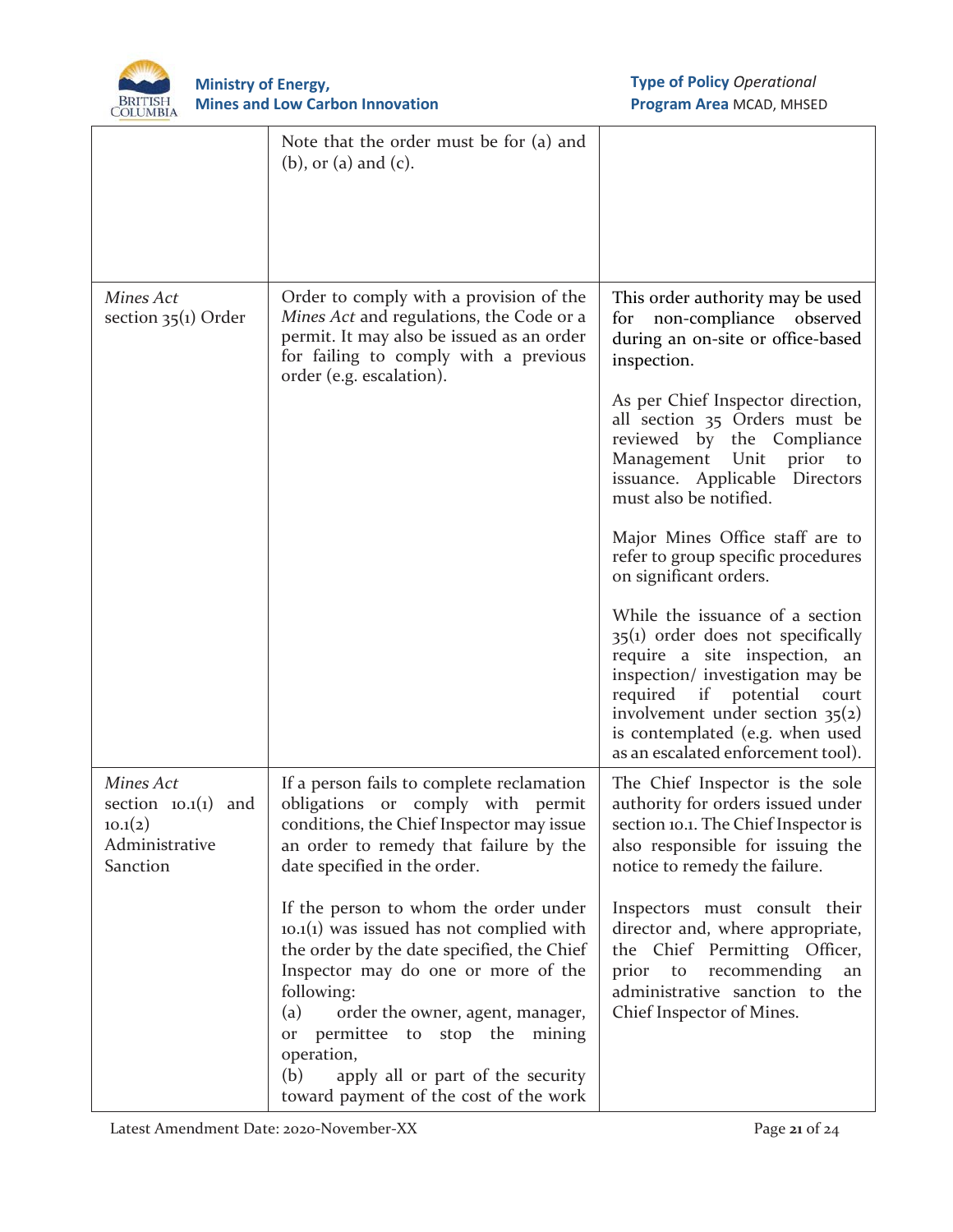

|                      | required to be performed,<br>close the mine, or<br>(c)<br>(d)<br>cancel the permit.                                                                                                                                                                                                                                                                                                                                                                                                                                                                      |                                                                                                                                                                                                                                                                                                                             |
|----------------------|----------------------------------------------------------------------------------------------------------------------------------------------------------------------------------------------------------------------------------------------------------------------------------------------------------------------------------------------------------------------------------------------------------------------------------------------------------------------------------------------------------------------------------------------------------|-----------------------------------------------------------------------------------------------------------------------------------------------------------------------------------------------------------------------------------------------------------------------------------------------------------------------------|
| Mines Act section 16 | An inspector may order the operation of<br>a mine to be conducted in a manner that<br>will not interfere with a public work,<br>public service, public utility, highway or<br>railway, or with a pipeline as defined in<br>section $1(2)$ of the Oil and Gas Activities<br>Act or an adjacent mine property.                                                                                                                                                                                                                                             | Inspectors using this order must<br>consult<br>with<br>their<br>supervisor/director<br>prior<br>to<br>issuance.                                                                                                                                                                                                             |
| Mines Act section 18 | An inspector may order the owner, agent<br>or manager to provide at the owner's<br>expense an independent study prepared<br>an engineer or other licenced<br>by<br>professional acceptable to the inspector<br>respecting health and safety at<br>(a)<br>the mine or safety of its<br>equipment, buildings, workings<br>or structures,<br>(b)<br>respecting actual or potential<br>environmental damage resulting<br>from mining activity at the<br>mine, or<br>in connection with an incident<br>(c)<br>that<br>the<br>inspector<br>is<br>investigating | Inspectors using this order must<br>consult<br>with<br>their<br>supervisor/director<br>prior<br>to<br>issuance.<br>In addition, MMO Inspectors are<br>to follow the briefing process<br>established for significant orders,<br>except where immediate action is<br>required to prevent an immediate<br>and imminent impact. |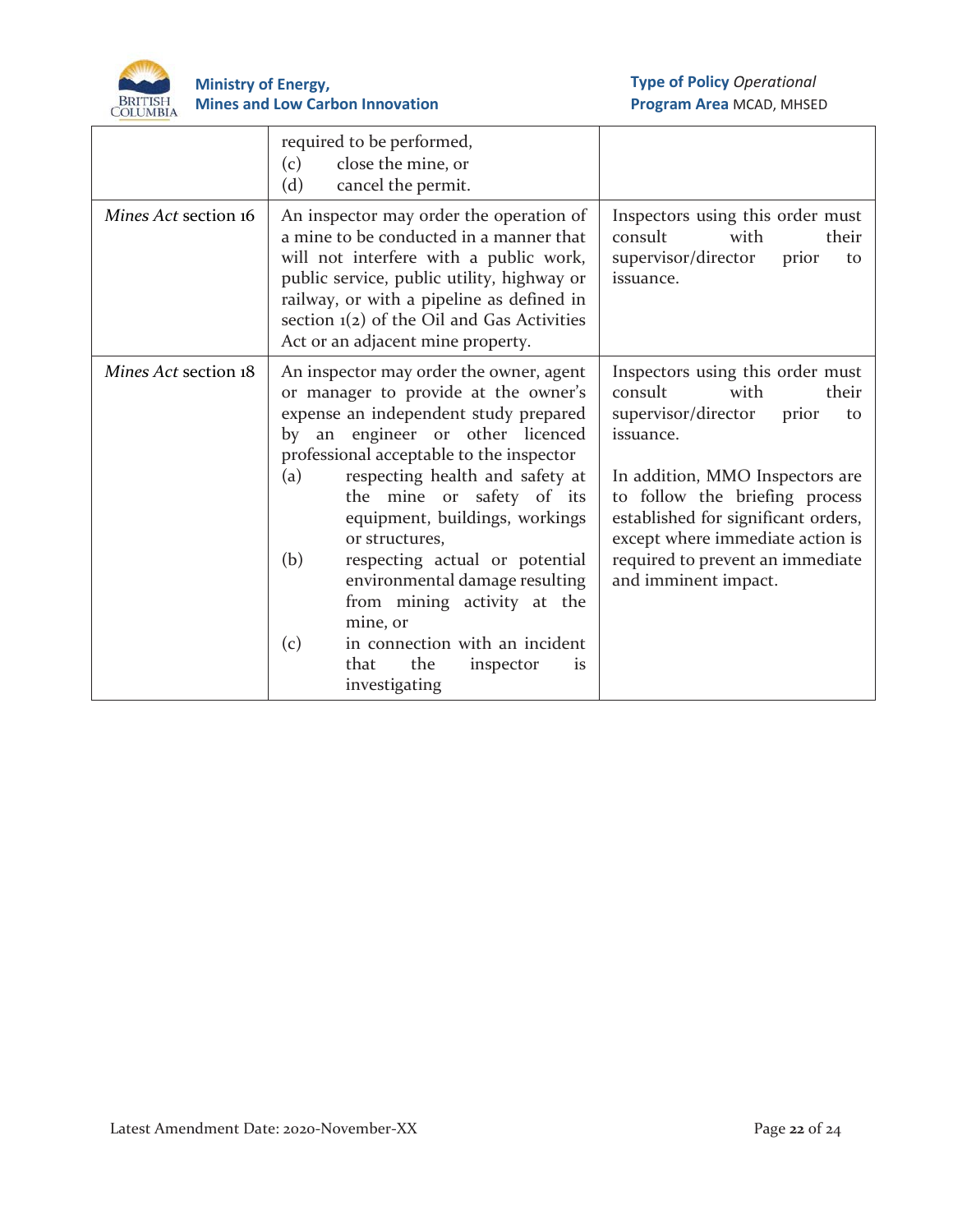

# **Appendix B: Mineral Tenure Act and Coal Act Orders and Sanctions**

| <b>Mineral Tenure Act and Coal Act Orders and Sanctions</b> |                                                                                                                                                                                                                                                                                                                                                                                                                                                                                                            |                                                                                                                                                                                     |  |
|-------------------------------------------------------------|------------------------------------------------------------------------------------------------------------------------------------------------------------------------------------------------------------------------------------------------------------------------------------------------------------------------------------------------------------------------------------------------------------------------------------------------------------------------------------------------------------|-------------------------------------------------------------------------------------------------------------------------------------------------------------------------------------|--|
| <b>Potential</b><br>enforcement<br>action                   | <b>Description</b>                                                                                                                                                                                                                                                                                                                                                                                                                                                                                         | <b>Additional</b><br>notes/consultation                                                                                                                                             |  |
| Mineral Tenure Act<br>section 10                            | The Chief Gold Commissioner may cancel<br>the Free Miner's Certificate of a miner<br>who has, with respect to activities related<br>to the operation or use of a mineral title,<br>contravened the Mineral Tenure Act, the<br>regulations, the Criminal Code, the<br>Heritage Conservation Act, the Mines Act,<br>the Mining Right of Way Act, or the Code.                                                                                                                                                | A mines inspector must apply to<br>Chief Gold Commissioner to<br>consider actions pursuant to this<br>section.                                                                      |  |
| Mineral Tenure Act<br>section $18(1)$ or $18(2)$<br>Order   | The Chief Gold Commissioner may order<br>compliance with the Mineral Tenure Act or<br>the regulations or a provision of any other<br>enactment including the Mines Act. If the<br>order is not complied with, Chief Gold<br>Commissioner may order suspension of<br>activities.                                                                                                                                                                                                                            | A mines inspector must apply to<br>Chief Gold Commissioner to<br>consider actions pursuant to this<br>section                                                                       |  |
| Mineral Tenure Act<br>section $18(4)$ Order                 | The Chief Gold Commissioner may order<br>cancellation of claim of holder who<br>deliberately fails to comply with:<br>(a) an order of the chief gold<br>commissioner or other person<br>under this section,<br>(b) the Mineral Tenure Act or the<br>regulations,<br>(c) the Mines Act or the Code,<br>(d) the protection of a protected<br>heritage property under the<br>Heritage Conservation Act, or<br>(e) any enactment under which a<br>mining activity has been or is<br>required to be authorized. | A mines inspector must apply to<br>Chief Gold Commissioner<br>to<br>consider actions pursuant to this<br>section                                                                    |  |
| Mineral Tenure Act<br>section 40                            | Gold<br>complaint<br>Chief<br>A<br>to<br>the<br>Commissioner that<br>(b) a person has knowingly made a<br>false statement<br>report<br>under<br>$_{\mathrm{or}}$<br>Sections $29, 33$ or $33.1$ or in a<br>registration or an application for a                                                                                                                                                                                                                                                            | A mines inspector must apply to<br>Chief Gold Commissioner to<br>consider actions pursuant to this<br>section<br>There are a variety of possible<br>outcomes to this complaint. The |  |